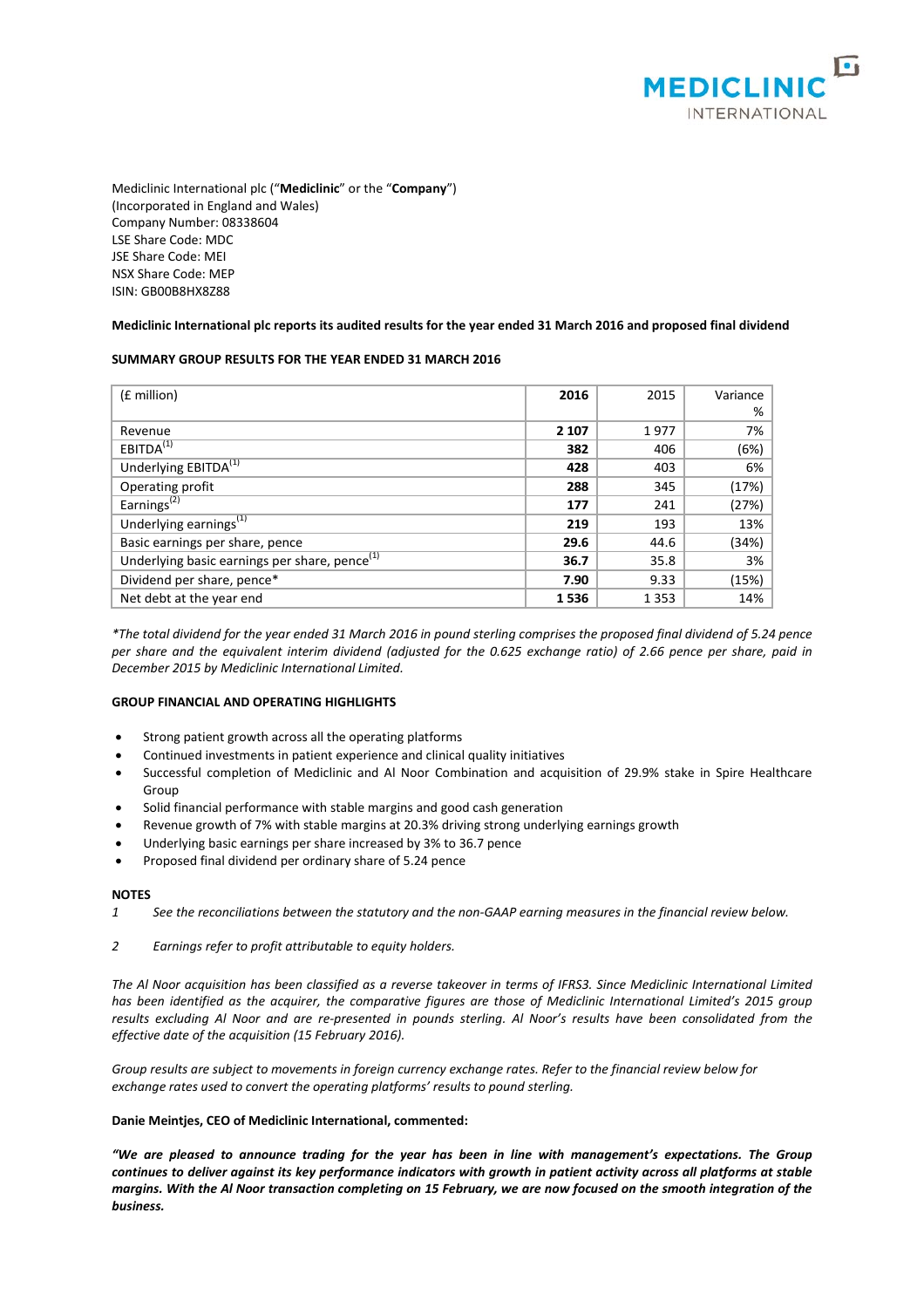*We expect an increase in demand for cost-effective quality hospital services and increasingly complex clinical services to continue leading to further volume growth. In line with industry trends, we are continuing to see the impact on our business of on-going regulatory initiatives and increasing competition. We strive to differentiate ourselves from our peers in terms of our focus on patients, quality and safety. Leveraging on our Group strength, our platform distribution and our combined knowledge will allow us to unlock further benefits for both patients and shareholders."*

For further information please contact:

**Mediclinic International** Craig Tingle, Chief Financial Officer Gert Hattingh, Group Services Executive +27 (0)21 809 6500

**Bell Pottinger** Liz Morley/Aarti Iyer +44 (0)203 772 2468

**Registered address:** 1st Floor, 40 Dukes Place, London, EC3A 7NH, United Kingdom **Website:** [www.mediclinic.com](http://www.mediclinic.com/) **JSE sponsor:** RAND MERCHANT BANK (A division of FirstRand Bank Limited) **NSX sponsor:** Simonis Storm Securities (Pty) Ltd

### **ABOUT MEDICLINIC**

Mediclinic is an international private healthcare group with three operating platforms in Southern Africa (South Africa and Namibia), Switzerland and the United Arab Emirates. Its core purpose is to enhance the quality of life of patients by providing acute care, specialist-orientated, multi-disciplinary healthcare services. Mediclinic also holds a 29.9% interest in Spire Healthcare Group plc ("Spire"), a LSE listed and UK-based private healthcare group.

During February 2016 the reverse takeover (the "**Combination**") by the Company (previously named Al Noor Hospitals Group plc), with operations mainly in Abu Dhabi in the United Arab Emirates, by Mediclinic International Limited was completed. Mediclinic International Limited was a South African based international private healthcare group founded in 1983 and listed on the JSE, the South African stock exchange, since 1986, with operations in South Africa, Namibia, Switzerland and the United Arab Emirates (mainly in Dubai). The Combination resulted in the enlarged Mediclinic group, renamed Mediclinic International plc comprising 73 hospitals and 45 clinics.

Today, Mediclinic Southern Africa operates 49 hospitals and 2 day clinics throughout South Africa and 3 hospitals in Namibia with more than 8 000 inpatient beds in total; Hirslanden operates 16 private acute care facilities and 4 clinics in Switzerland with more than 1 600 inpatient beds; and Mediclinic Middle East operates 5 hospitals and 39 clinics with more than 700 inpatient beds in the United Arab Emirates.

Mediclinic puts science at the heart of its care approach, focusing on providing the best possible facilities with international-standard technology, backed-up by sound medical expertise and the empathy of its nursing staff.

Mediclinic has a primary listing on the Main Market of the LSE, with secondary listings on the JSE in South Africa and the NSX in Namibia.

### **CAUTIONARY STATEMENT**

*This preliminary announcement contains certain forward-looking statements relating to the business of the Company and its subsidiaries (collectively, the "Group"), including with respect to the progress, timing and completion of the Group's development, the Group's ability to treat, attract, and retain patients and customers, its ability to engage consultants and GPs and to operate its business and increase referrals, the integration of prior acquisitions, the Group's estimates for future performance and its estimates regarding anticipated operating results, future revenue, capital requirements, shareholder structure and financing. In addition, even if the Group's actual results or development are consistent with the forwardlooking statements contained in this preliminary announcement, those results or developments may not be indicative of the Group's results or developments in the future. In some cases, you can identify forward-looking statements by words such as "could," "should," "may," "expects," "aims," "targets," "anticipates," "believes," "intends," "estimates," or similar words. These forward-looking statements are based largely on the Group's current expectations as of the date of this preliminary announcement and are subject to a number of known and unknown risks and uncertainties and other factors that may cause actual results, performance or achievements to be materially different from any future results, performance or achievement expressed or implied by these forward-looking statements. In particular, the Group's expectations could be affected by, among other things, uncertainties involved in the integration of acquisitions or new developments, changes in legislation or the regulatory regime governing healthcare in Switzerland, South Africa, Namibia and the UAE and poor*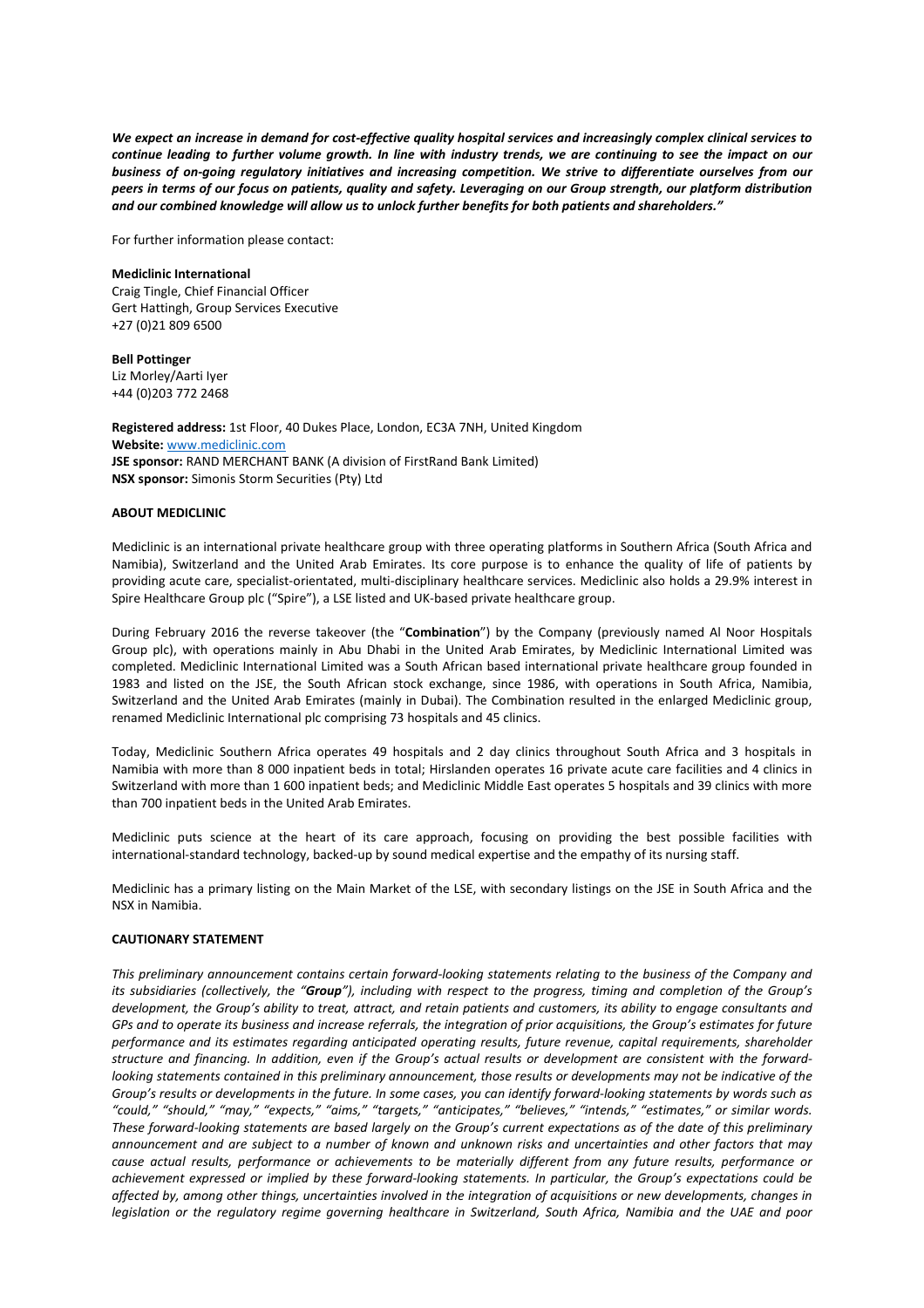*performance by healthcare practitioners who practice at our facilities, unexpected regulatory actions or suspensions, competition in general, the impact of global economic changes, and the Group's ability to obtain or maintain accreditation or approval for its facilities or service lines. In light of these risks and uncertainties, there can be no assurance that the forward-looking statements made in this preliminary announcement will in fact be realised and no representation or warranty is given as to the completeness or accuracy of the forward-looking statements contained in this preliminary announcement.*

*The Group is providing the information in this preliminary announcement as of this date, and we disclaim any intention or obligation to publicly update or revise any forward-looking statements, whether as a result of new information, future events or otherwise.*

### **ANALYST AND INVESTOR MEETING**

There will be an analyst and investor meeting on Wednesday, 25 May 2016 at 09:00 BST Aldersgate, London, EC1A 4HD. A live audiocast of the presentation will be available at 9am BST (10am SAST) o[n www.mediclinic.com.](http://www.mediclinic.com/)

<https://secure.emincote.com/client/mediclinic/mediclinic003/>

| Enguiries: | Aarti Iyer, Bell Pottinger |
|------------|----------------------------|
|            | +44 (0) 203 772 2468       |
|            | aiver@bellpottinger.com    |

### **OPERATING REVIEW**

The period under review was one of the most significant in Mediclinic's three-decade history. Through the Combination of the businesses of Mediclinic International Limited and the Al Noor Hospitals Group, we boosted our presence on an international scale, doubled the size of our UAE business in a fast-growing market, and secured a listing as a FTSE 100 company on the London Stock Exchange. With the investment in Spire Healthcare, we also established a footprint in the dynamic UK healthcare markets.

Our financial performance for the year was good. Increased patient volumes in all our operating platforms led to overall revenue growth of 7% and underlying EBITDA growth of 6%. This growth was supported by investments in selected capacity projects as well as new service lines. A strong focus on efficiencies has ensured stable margins.

Overall, the developments during the period under review enabled us to accelerate progress against our strategic priorities, in all our key markets. Our main strategic focus remains in ensuring high-quality care and optimal patient experience. To this end, we continue to invest heavily in our people, their training, the facilities in which they work, and the technology they use. Our growing international scale also enables us to unlock further value through promoting collaboration and best practice transfer between our operating platforms and to leverage the benefits of scale through synergies and cost-efficiencies.

The 2016/17 financial year is set to be another exciting year for Mediclinic. Our number one priority is to stay focused on patients, and to remain their demonstrable first choice. Despite the uncertain economic environment, the market fundamentals remain sound, and we anticipate continued capacity and footprint expansion at attractive returns across all of our operating platforms. The Group is well positioned to deliver long-term value to our shareholders - a well-balanced portfolio of operations, a leading position across a mix of attractive healthcare markets and a strong management team at the helm.

### **OPERATIONS IN SWITZERLAND**

### **HIRSLANDEN**

### **Key highlights**

Inpatient numbers increased by 4.9% and total revenue by 6%. Inpatient revenue per case increased by 0.5% as a result of increased case complexity. Underlying EBITDA margin increased to 19.7% mainly as a result of cost-containment measures implemented during the year.

### **Financial performance**

Mediclinic Switzerland contributed £101m (2015: £88m) to the Group's underlying earnings. Financial highlights include:

- Revenue increased by 8% from £1 044m to £1 130m
- Underlying EBITDA increased by 9% from £203m to £221m

### In local currency:

- Revenue increased by 6% from CHF1 563m to CHF1 657m
- Underlying EBITDA increased by 7% from CHF303m to CHF325m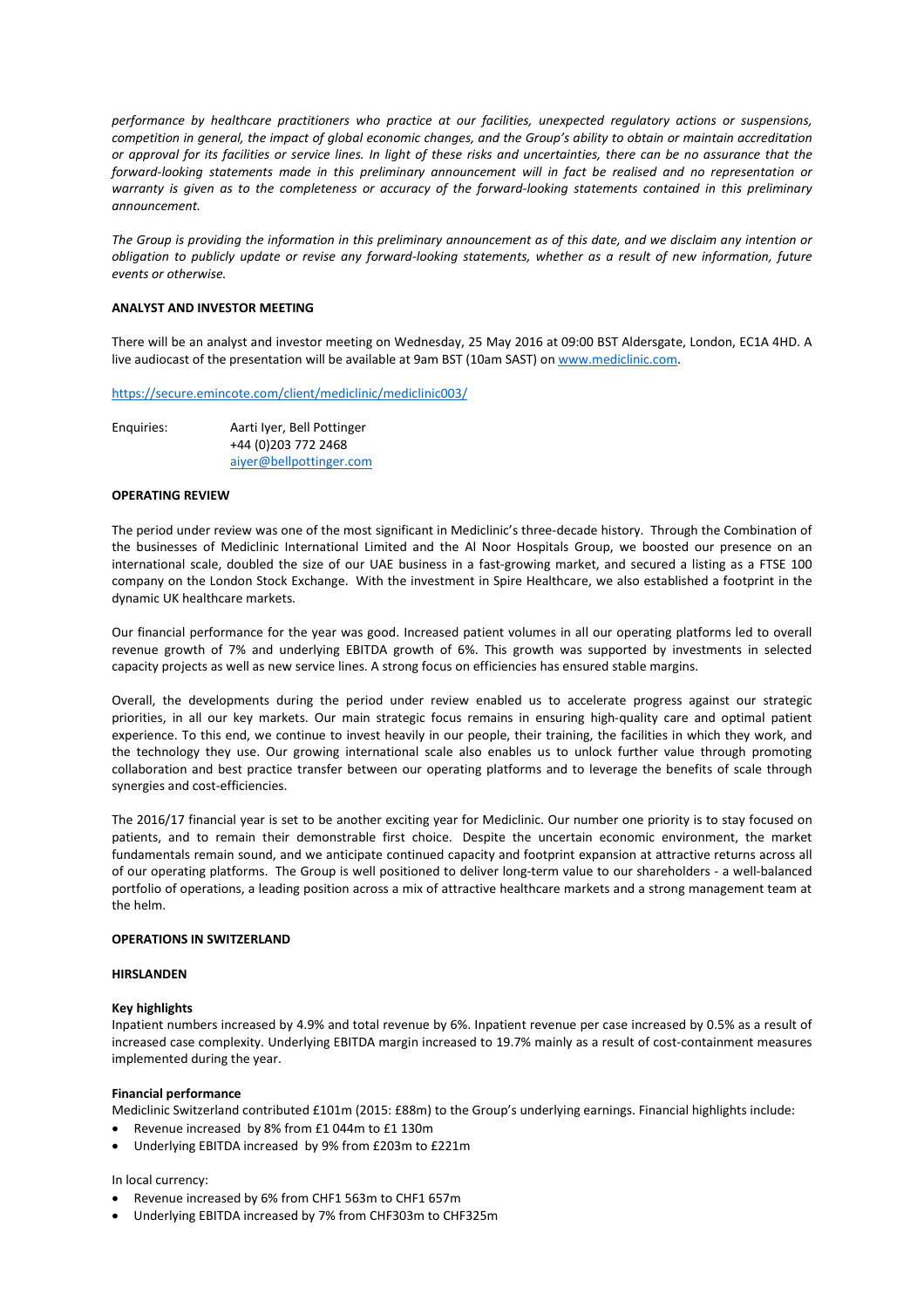• Underlying earnings increased by 12% from CHF132m to CHF148m

### **Projects and capital expenditure**

During the period under review, Hirslanden invested £47m in expansion capital projects and new equipment and £51m on the replacement of existing equipment. Projects concluded include the Lausanne Radiology Institute (IROL – Institut de radiologie de l'ouest lausannois), the radiology and doctor office complex at Hirslanden Klinik Birshof, a hybrid operating theatre and outpatient surgical centre at Hirslanden Clinique Cecil, an enlarged emergency unit, ICU and cath lab at Hirslanden Klinik Aarau and Praxiszentrum Düdingen with an outpatient clinic with an integrated radiology institute in Fribourg canton. Technology investments include new linear accelerators at Klinik Hirslanden and Hirslanden Klinik Aarau, a surgical imaging system at Clinique La Colline, MRI's at Hirslanden Clinique Bois-Cerf and Hirslanden Klinik St. Anna and a CT scanner at Klinik Hirslanden.

The number of inpatient beds increased from 1 655 to 1677 during the period under review with the opening on new beds at Hirslanden Klinik Stephanshorn and Hirslanden Klinik Aarau.

### **Regulatory environment**

The national outpatient tariff ("**TARMED**") is being revised and expected to be implemented in 2017 or 2018. The canton of Zurich is considering cost saving measures which might in due course have an impact on private healthcare.

### **OPERATIONS IN SOUTHERN AFRICA**

### **MEDICLINIC SOUTHERN AFRICA**

### **Key highlights**

Admissions increased by 1.3%, bed days sold by 2.9% and revenue per bed day by 6.3%. This resulted in total revenue growth of 9% in South African rand. Underlying EBITDA margin increased to 21.4%

### **Financial performance**

Mediclinic Southern Africa contributed £63m (2015: £63m) to the Group's underlying earnings. Financial highlights include:

- Revenue declined by 6% from £691m to £649m
- Underlying EBITDA declined by 5% from £147m to £139m

In local currency:

- Revenue increased by 9% from R12 323m to R13 450m
- Underlying EBITDA increased by 10% from R2 625m to R2 877m
- Underlying earnings increased by 17% from R1 118m to R1 305m

### **Projects and capital expenditure**

During the period under review, the Southern African operations spent £37m on expansion capital projects and new equipment and £15m on the replacement of existing equipment.

The number of beds increased from 7 885 to 8 017 during the period under review. This comprised of the development of two new day clinics (Mediclinic Limpopo Day Clinic and Mediclinic Durbanville Day Clinic) as well as the expansion of existing hospitals.

### **Regulatory environment**

The South African Government is seeking to address the shortcomings of the public health system through the phased introduction of a National Health Insurance system over the next 14 years. A White Paper outlining the financing and design of the envisaged system has been released for consultation and Mediclinic will be submitting comprehensive comments.

The South African Competition Commission is currently undertaking a market inquiry into the private healthcare sector in South Africa to both understand whether there are features of the sector that prevent, distort or restrict competition, and how competition in the sector can be promoted. The enquiry is due to publish its recommendations in December 2016.

### **OPERATIONS IN UNITED ARAB EMIRATES**

### **MEDICLINIC MIDDLE EAST**

### **Key highlights**

The Al Noor business was acquired on 15 February 2016 and the financial results include Al Noor trading for this period. The operational statistics below exclude the Al Noor business, except where otherwise stated due to the short period involved and the mid-month effective date.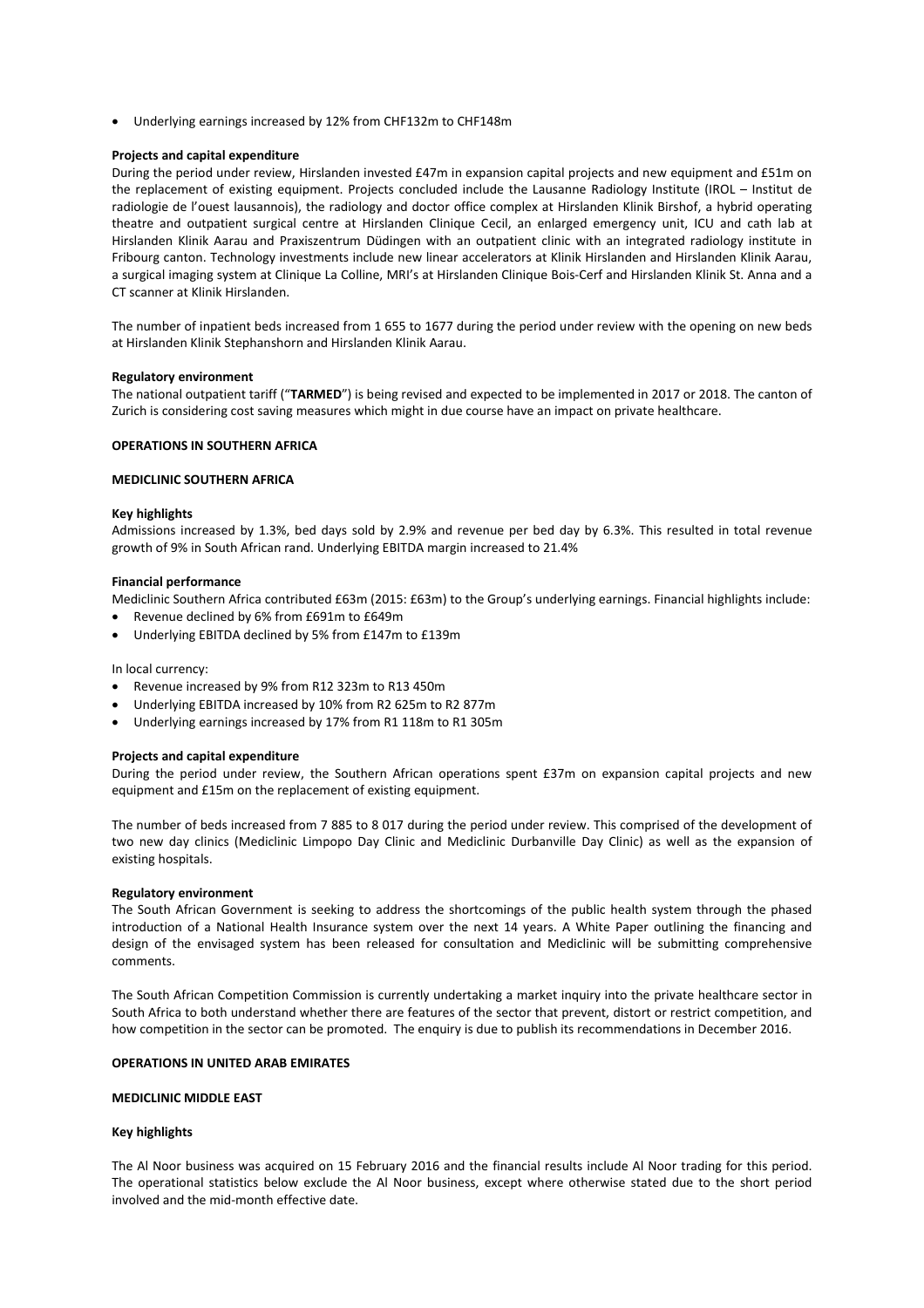Admissions increased by 3.0%, bed days occupied by 5.7% and outpatient and accident and emergencies attendance by 1.8%. This resulted in a revenue increase of 8%. Al Noor revenue for the period was AED 258.7m (£50m).

### **Financial performance**

Mediclinic Middle East contributed £57m (2015: £42m) to the Group's underlying earnings (including £5m contribution by Al Noor).

Excluding Al Noor the financial highlights include:

- Revenue increased by 15% from £242m to £279m
- Underlying EBITDA increased by 17% from £53m to £62m

In local currency:

- Revenue increased by 8% from AED1 430m to AED1 544m
- Underlying EBITDA increased by 11% from AED312m to AED345m
- Underlying earnings increased by 15% from AED252m to AED291m

#### **Projects and capital expenditure**

During the period under review, Mediclinic Middle East invested £30m in expansion capital projects and new equipment and £5m on the replacement of existing equipment. The major component of the capex spend was on the Mediclinic City Hospital North Wing expansion.

The total number of beds in the group is now 721, comprising 371 beds in the Mediclinic Middle East facilities and 350 in the Al Noor group facilities.

#### **Regulatory environment**

The regulatory environment in the UAE continues to be dynamic with major developments during the year being the rollout of mandatory health insurance in Dubai as well as the announcement of a planned limited DRG inpatient tariff implementation during 2017.

### **BOARD CHANGES**

After the successful completion of the Al Noor Combination, the newly formed Mediclinic International plc Board consists of the following individuals:

| <b>Name</b>         | Date of appointment |
|---------------------|---------------------|
| lan Tyler           | 5 June 2013         |
| Seamus Keating      | 5 June 2013         |
| Dr Edwin Hertzog*   | 15 February 2016    |
| Danie Meinties*     | 15 February 2016    |
| Craig Tingle*       | 15 February 2016    |
| Jannie Durand*      | 15 February 2016    |
| Alan Grieve*        | 15 February 2016    |
| Prof Dr Robert Leu* | 15 February 2016    |
| Nandi Mandela*      | 15 February 2016    |
| Trevor Petersen*    | 15 February 2016    |
| Desmond Smith*      | 15 February 2016    |

*\*These directors were members of the Mediclinic International Limited Board prior to the Combination with Al Noor.*

### **NEW CHIEF FINANCIAL OFFICER**

Since the year end, Craig Tingle, Chief Financial Officer, announced his early retirement and will be leaving Mediclinic on 15 June 2016. On 11 May 2016 Mediclinic announced that Jurgens Myburgh will be appointed as Executive Director and Group Chief Financial Officer and will join the Company effective 1 August 2016.

### **OVERVIEW AND OUTLOOK**

Notwithstanding the on-going changes in the global and regional economies and the regulatory changes that continue to impact healthcare and its affordability, we are continuing to see a strong demand for quality private healthcare services across our three operating platforms.

Mediclinic has continued to deliver strong revenue and profit growth. Our three operating platforms in Southern Africa, Switzerland and United Arab Emirates have all achieved good growth in patient numbers and we continue to invest in buildings, technology and people to ensure we offer high quality private healthcare service to both in and out patients.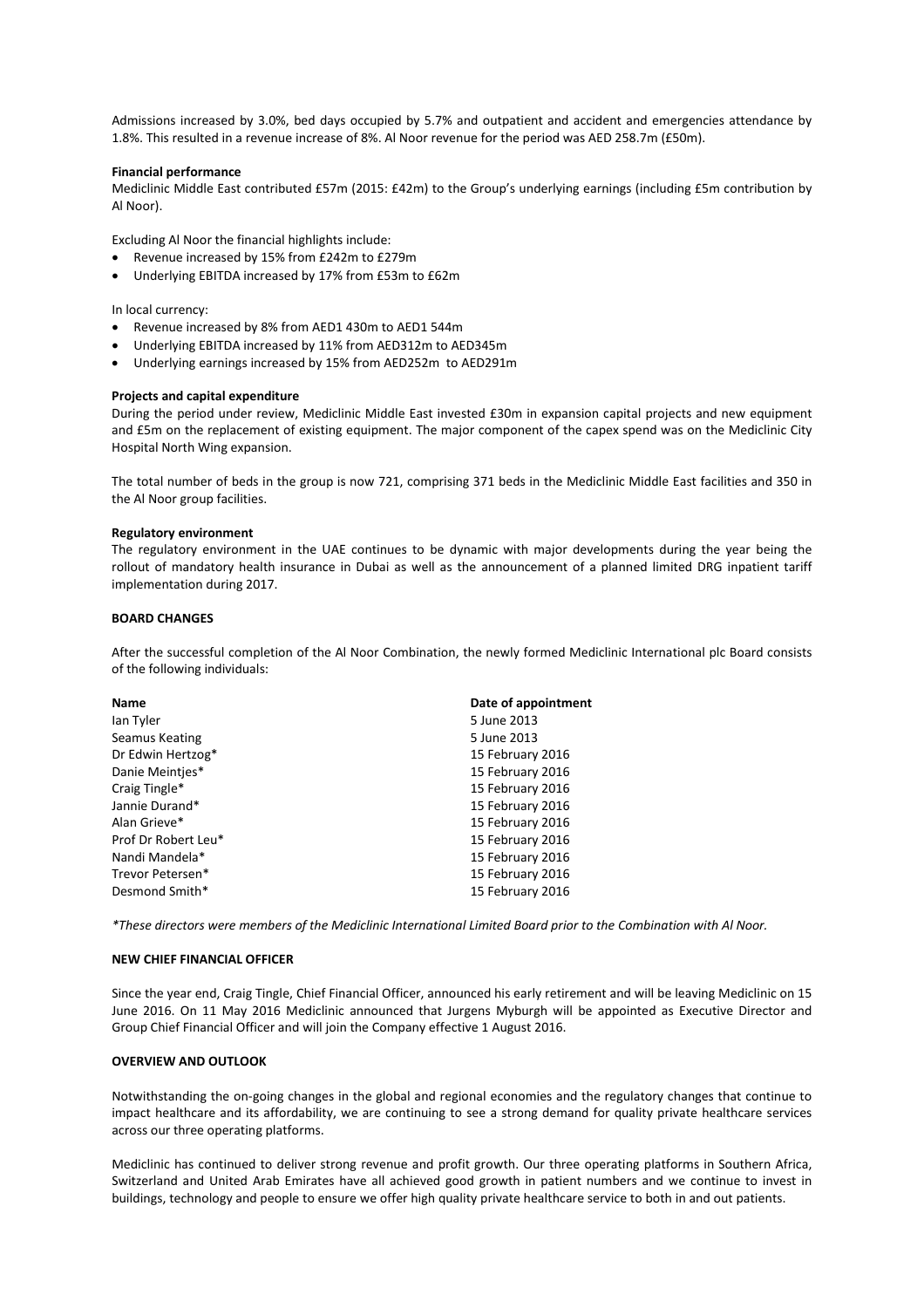At Hirslanden, given our high occupancy levels we anticipate modest growth at stable margins.

In Mediclinic Southern Africa, we expect continued growth, notwithstanding macro-economic challenges and increased competition anticipated in the year ahead. In line with our key strategic initiatives we will continue to make additional investment in our operations to drive competitive advantage.

In Mediclinic Middle East, following the Combination with Al Noor we expect to deliver continued strong growth supported by increased capacity and beneficial underlying demographics. Successful integration of the business is well underway and cost synergies have been identified, which will be partially offset by new project start-up costs and incremental operational investment.

We will continue to focus on our patients' needs by improving our value proposition in terms of technology, care and the latest improvements in medicine and surgery. With three operating platforms and a significant investment in the UK, we can leverage best practice in terms of experience, knowledge and skills. Mediclinic remains well positioned for future growth.

### **FINANCIAL REVIEW**

Group revenue increased by 7% to £2 107m (2015: £1 977m) for the period under review.

Underlying operating profit before interest, tax, depreciation and amortisation ("underlying EBITDA") was 6% higher at £428m (2015: £403m) and basic underlying earnings per share were 3% higher at 36.7 pence (2015: 35.8 pence).

Effective from 24 August 2015, the Group acquired a 29.9% shareholding in Spire. As Spire's financial year end is 31 December, the income from associate was not recognised for the 3 months from January 2016 to March 2016. Underlying pro-forma earnings was adjusted to include the income from associate for that period. Basic underlying pro-forma earnings per share were 5% higher at 37.5 pence (2015: 35.8 pence).

Underlying margins remained stable at 20.4%.

### **EARNINGS RECONCILIATION**

|                                                                         | <b>Total</b> | Corporate | Switzerland | Southern | <b>Middle</b> | <b>United</b> |
|-------------------------------------------------------------------------|--------------|-----------|-------------|----------|---------------|---------------|
|                                                                         |              |           |             | Africa   | East          | Kingdom       |
| <b>2016 STATUTORY RESULTS</b>                                           | £'m          | f'm       | £'m         | f'm      | f'm           | f'm           |
| Revenue                                                                 | 2 1 0 7      |           | 1 1 3 0     | 649      | 328           |               |
| Operating profit                                                        | 288          | (44)      | 165         | 109      | 58            |               |
| Profit attributable to equity holders                                   | 177          | (50)      | 113         | 53       | 55            | 6             |
| <b>RECONCILIATIONS</b>                                                  |              |           |             |          |               |               |
| Operating profit<br>Add back:                                           | 288          | (44)      | 165         | 109      | 58            |               |
| - Other gains and losses                                                | 1            | 1         |             |          |               |               |
| - Depreciation                                                          | 93           |           | 63          | 20       | 10            |               |
| <b>EBITDA</b>                                                           | 382          | (43)      | 228         | 129      | 68            |               |
| One-off and exceptional items:                                          |              |           |             |          |               |               |
| Transaction cost (Al Noor acquisition)                                  | 41           | 41        |             |          |               |               |
| Accelerated share-based payment<br>charges                              | 10           |           |             | 10       |               |               |
| Pre-acquisition Swiss tariff provision<br>release                       | (7)          |           | (7)         |          |               |               |
| Restructuring cost                                                      | 2            |           |             |          | 2             |               |
| <b>Underlying EBITDA</b>                                                | 428          | (2)       | 221         | 139      | 70            | $\sim$        |
| Profit attributable to equity holders<br>One-off and exceptional items: | 177          | (50)      | 113         | 53       | 55            | 6             |
| Transaction cost (Al Noor acquisition)                                  | 41           | 41        |             |          |               |               |
| Tax                                                                     |              |           |             |          |               |               |
| Accelerated share-based payment<br>charges                              | 10           |           |             | 10       |               |               |
| Tax                                                                     |              |           |             |          |               |               |
| Pre-acquisition Swiss tariff provision                                  | (7)          |           | (7)         |          |               |               |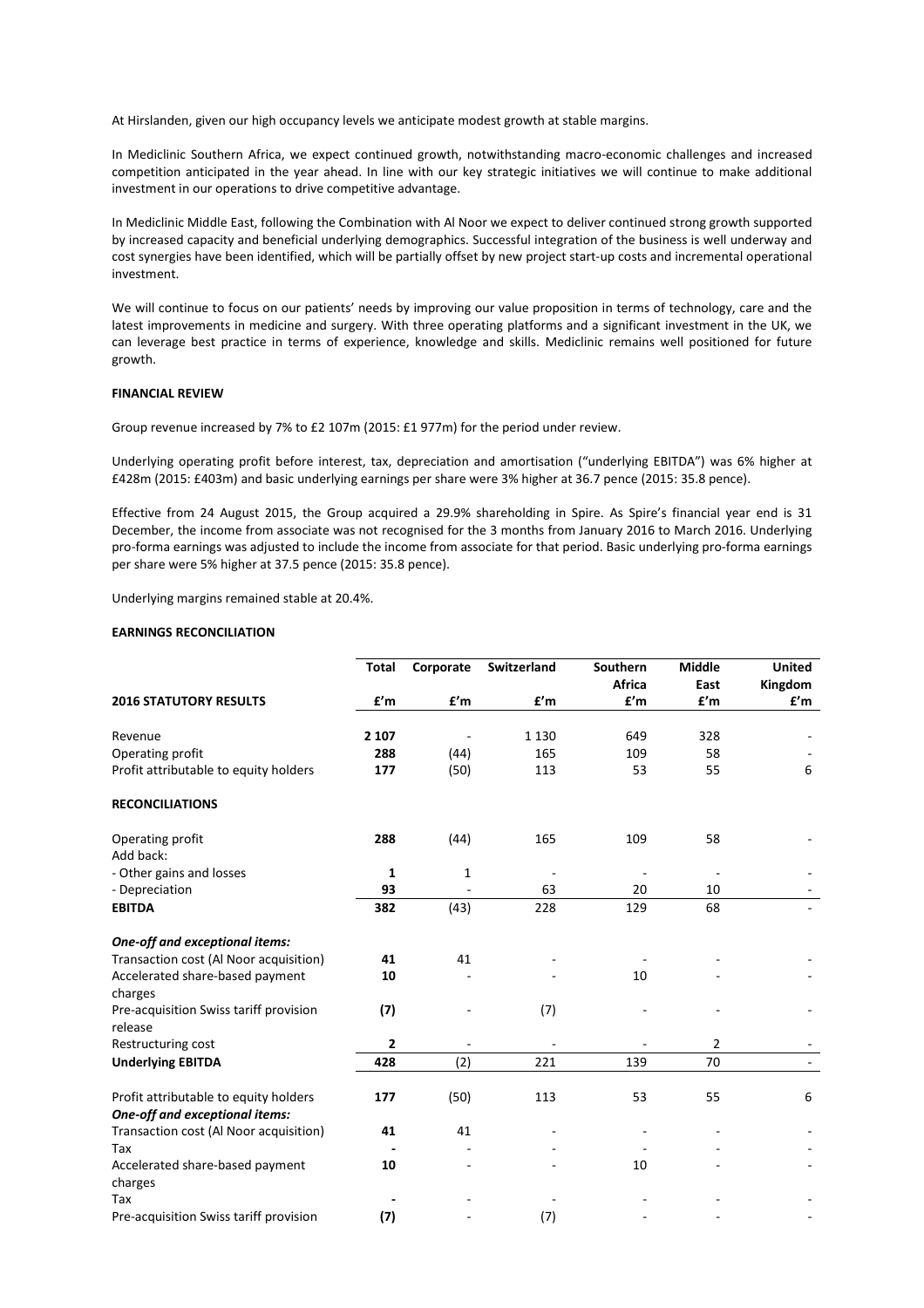| release                              |       |     |     |    |    |   |
|--------------------------------------|-------|-----|-----|----|----|---|
| Tax                                  |       |     |     |    |    |   |
| Restructuring cost                   |       |     |     | -  |    |   |
| Tax                                  |       |     |     |    |    |   |
| Fair value gains on ineffective cash | (8)   |     | (8) |    |    |   |
| flow hedges                          |       |     |     |    |    |   |
| Tax                                  |       |     |     |    |    |   |
| Other gains and losses               |       |     |     |    |    |   |
| Tax                                  |       |     |     |    |    |   |
| <b>Underlying earnings</b>           | 219   | (8) | 101 | 63 | 57 | h |
| Weighted average number of shares    | 598.4 |     |     |    |    |   |
|                                      |       |     |     |    |    |   |

**36.7**

# (millions) **Underlying earnings per share**

|--|

|                                                           | Total        | Corporate                | Switzerland | Southern       | Middle | <b>United</b>            |
|-----------------------------------------------------------|--------------|--------------------------|-------------|----------------|--------|--------------------------|
|                                                           |              |                          |             | Africa         | East   | Kingdom                  |
| <b>2015 STATUTORY RESULTS</b>                             | £'m          | £'m                      | f'm         | £'m            | £'m    | £'m                      |
| Revenue                                                   | 1977         |                          | 1044        | 691            | 242    |                          |
| Operating profit                                          | 345          | 2                        | 161         | 137            | 45     |                          |
| Profit attributable to equity holders                     | 241          | $\overline{2}$           | 124         | 73             | 42     |                          |
| <b>RECONCILIATIONS</b>                                    |              |                          |             |                |        |                          |
| Operating profit<br>Add back:                             | 345          | $\overline{2}$           | 161         | 137            | 45     |                          |
| - Other gains and losses                                  | (24)         | (2)                      | (13)        | (9)            |        |                          |
| - Depreciation                                            | 85           |                          | 55          | 22             | 8      |                          |
| <b>EBITDA</b>                                             | 406          |                          | 203         | 150            | 53     |                          |
| <b>One-off and exceptional items:</b>                     |              |                          |             |                |        |                          |
| Impairment of property and                                | $\mathbf{2}$ |                          |             | $\overline{2}$ |        |                          |
| equipment                                                 |              |                          |             |                |        |                          |
| Profit on sale of property,                               | (5)          |                          |             | (5)            |        |                          |
| equipment and vehicles                                    |              |                          |             |                |        |                          |
| <b>Underlying EBITDA</b>                                  | 403          | $\overline{\phantom{a}}$ | 203         | 147            | 53     | $\overline{\phantom{a}}$ |
| Profit attributable to equity holders                     | 241          | 2                        | 124         | 73             | 42     |                          |
| One-off and exceptional items:                            |              |                          |             |                |        |                          |
| Impairment of property                                    | 2            |                          |             | 2              |        |                          |
| Tax                                                       |              |                          |             |                |        |                          |
| Insurance proceeds                                        | (9)          |                          |             | (9)            |        |                          |
| Tax                                                       | 1            |                          |             | 1              |        |                          |
| Gain on disposal of subsidiary                            | (2)          |                          | (2)         |                |        |                          |
| Tax                                                       |              |                          |             |                |        |                          |
| Profit on disposal of property,<br>equipment and vehicles | (5)          |                          |             | (5)            |        |                          |
| Tax                                                       | 1            |                          |             | 1              |        |                          |
| Realised gain on foreign currency                         | (2)          | (2)                      |             |                |        |                          |
| forward contract                                          |              |                          |             |                |        |                          |
| Tax                                                       |              |                          |             |                |        |                          |
| Ineffective cash flow hedges                              | 19           |                          | 19          |                |        |                          |
| Tax                                                       | (4)          |                          | (4)         |                |        |                          |
| Swiss tax rate charges relating to prior                  | (40)         |                          | (40)        |                |        |                          |
| years                                                     |              |                          |             |                |        |                          |
| Tax                                                       |              |                          |             |                |        |                          |
| Discount on loan repayment                                | (11)         |                          | (11)        |                |        |                          |
| Tax                                                       | 2            |                          | 2           |                |        |                          |
| <b>Underlying earnings</b>                                | 193          | $\overline{\phantom{a}}$ | 88          | 63             | 42     | $\sim$                   |
| Weighted average number of shares                         | 540.3        |                          |             |                |        |                          |

### Weighted average number of shares (millions)

**Underlying earnings per share (pence)**

**35.8**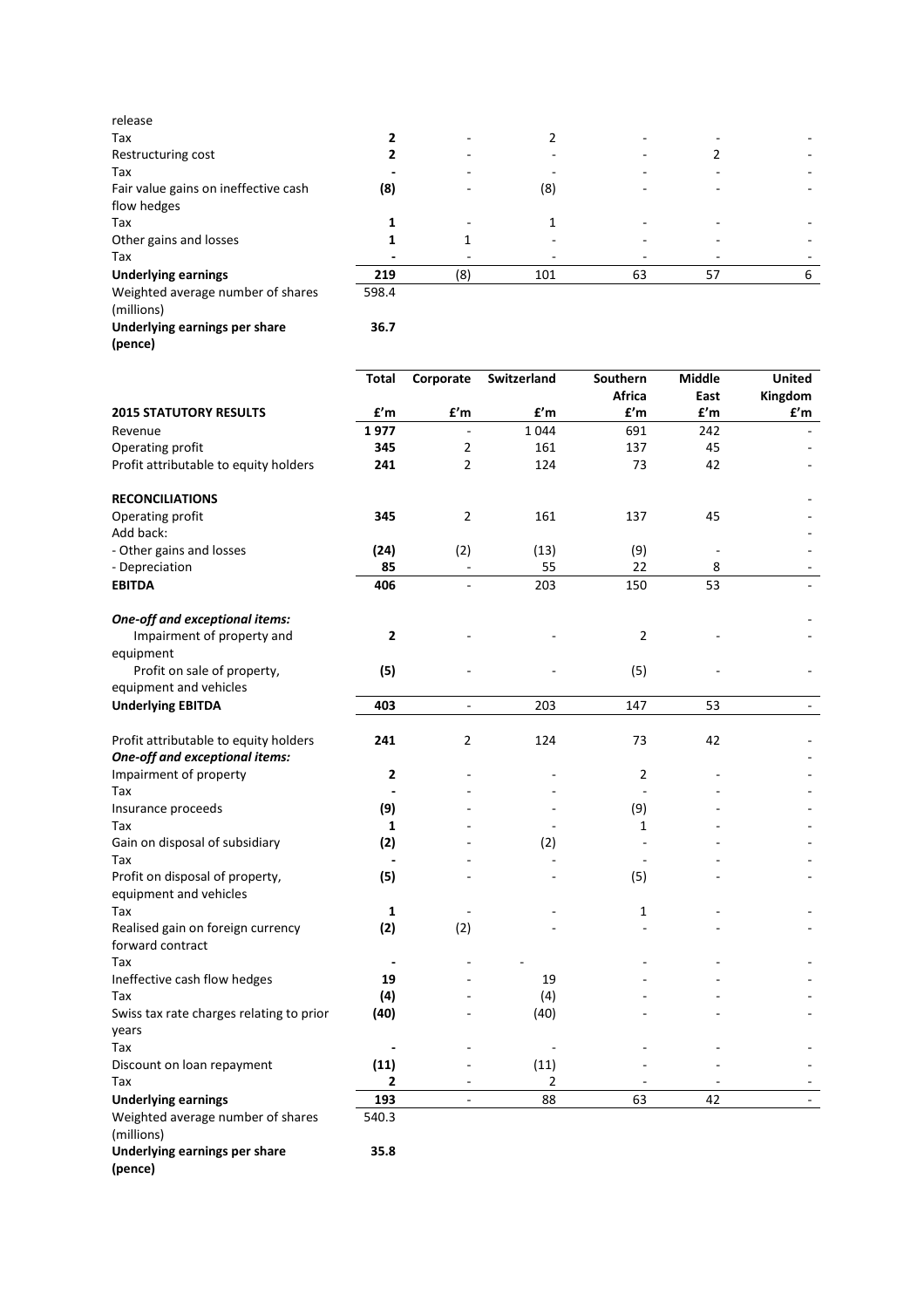The current Group results include the following exceptional and one-off items which were adjusted to determine underlying earnings:

- One-off transaction costs of £41m (£41m after tax) relating to the Al Noor acquisition. The transaction cost is mainly comprised of advisor fees and South African securities transfer tax.
- A one-off non-cash IFRS 2 accelerated share-based payment charge of £10m (£10m after tax) relating to employee share trusts for Southern African employees.

After the announcement of the proposed Mediclinic/Al Noor Combination, the trustees of the employee trusts and the relevant participating employer companies agreed to accelerate the vesting of the underlying assets of the trusts to the beneficiaries and to close down the trusts. The underlying shares were sold in two book building exercises previously announced in December 2015 and January 2016.

- £7m (£5m after tax) was released in respect of a pre-acquisition Swiss tariff provision. When Mediclinic acquired the Hirslanden business in 2007, a provision relating to a specific tariff dispute was included in the opening accounts. After lengthy judicial processes and a court ruling in the 2013 financial year an increased provision was made which was excluded in the measurement of underlying performance for the year. The dispute has now been finally settled and the balance of the provision released. Given that the exceptional charge was adjusted from underlying earnings in 2013, its release has been treated consistently by being excluded from underlying earnings in 2016.
- £8m (£7m after tax) mark-to-market fair value gain, relating to the ineffective Swiss interest rate swaps. The group uses floating-to-fixed interest rate swaps on certain loan agreements to hedge against interest movements which have the economic effect of converting floating rate borrowings to fixed rate borrowings. The group applies hedge accounting and therefore fair value adjustments are booked to the consolidated statement of comprehensive income.

With the removal of the Swiss franc/euro peg during January 2015 and the introduction of negative interest rates in Switzerland, the Swiss interest rate hedges became ineffective once Libor is below zero as bank funding at Libor plus relevant margins is subject to a zero rate Libor floor. Effective from 1 October 2014, the mark-to –market movements are charged to the income statement. As these are non-cash flow items and to provide balanced operational reporting the group excluded the charge in the measurement of underlying performance in the 2015 financial year and consistently excludes the gain arising this year. The swaps expire in 2017 and 2018.

- Al Noor post acquisition restructuring costs of £2m.
- Loss of £1m on foreign currency forward contracts.

### **Foreign exchange rates**

Although the Group reports its results in pound sterling, the underlying operation segments earnings are generated in Swiss franc, UAE dirham and the South African rand. Consequently, movement in exchange rates affected the reported earnings and reported balances in the statement of financial position. The impact of a 10% change in the GBP/South African rand exchange rates for a sustained period of one year is: profit for the year would increase/decrease by £7m (2015: increase/decrease by £10m) due to exposure to the GBP/South African Rand exchange rate.

During the period under review, the average exchange rates were the following:

|                        | 2016  | Variance | 2015  |
|------------------------|-------|----------|-------|
| <b>Average rates:</b>  |       |          |       |
| GBP/Swiss franc        | 1.47  | (2.0%)   | 1.50  |
| GBP/UAE dirham         | 5.54  | (6.4%)   | 5.92  |
| GBP/South African rand | 20.73 | 16.3%    | 17.82 |
|                        |       |          |       |
| Period end rates:      |       |          |       |
| GBP/Swiss franc        | 1.38  | (4.2%)   | 1.44  |
| GBP/UAE dirham         | 5.28  | (2.8%)   | 5.43  |
| GBP/South African rand | 21.21 | 17.7%    | 18.02 |

### **Mediclinic / Al Noor Combination**

The Combination became effective on 15 February 2016. The results of Al Noor have been consolidated from that date. The integration of Al Noor is on-going and the performance until now is in line with expectations.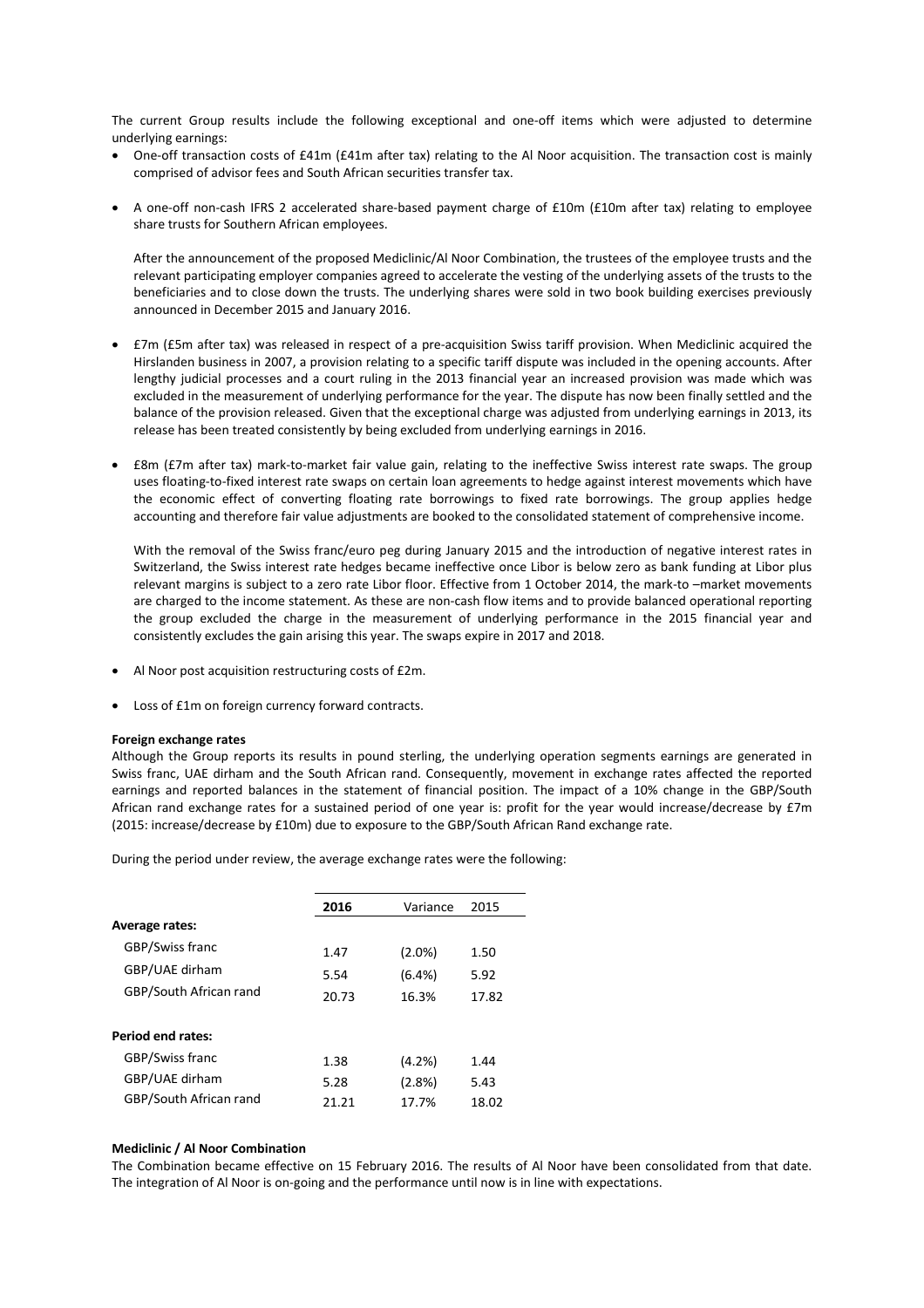The fair value exercise over the opening balance sheet of Al Noor remains provisional at 31 March 2016 as permitted by IFRS 3. Since the Group is in discussions with UAE medical insurance funders and other third parties about conforming Al Noor's commercial practices with the rest of the Group, there is still a degree of uncertainty about the fair value of certain acquired assets and liabilities. This is expected to be finalised during the next year.

### **Cash flow**

The Group continued to deliver strong cash flow. The Group converted 96% (2015: 109%) of underlying EBITDA into cash generated from operations. Cash and cash equivalents increased from £265m to £305m.

### **Interest-bearing borrowings**

Interest-bearing borrowings increased from £1 618m to £1 841m. The increase is mainly because of the bridge facility which was utilised to fund the tender offer to Al Noor Hospitals Group plc shareholders. The refinancing of the bridge is underway and details will be provided on conclusion thereof.

|                                 | 2016  | 2015    |
|---------------------------------|-------|---------|
|                                 | £m    | £m      |
| Interest-bearing                | 1841  | 1618    |
| Less: cash and cash equivalents | (305) | (265)   |
| Net debt                        | 1536  | 1 3 5 3 |
|                                 |       |         |
| Total equity                    | 3570  | 1840    |
| Debt-to-equity capital ratio    | 0.4   | 0.7     |
|                                 |       |         |

### **Assets**

Intangible assets increased from £642m at 31 March 2015 to £1 927m at 31 March 2016 mainly because of the goodwill recognised in respect of the Al Noor acquisition.

### **Tax**

The Group's effective tax rate was increased from 4.3% to 22.4%. In the prior year, the tax rate was impacted by the release of £43m Swiss income tax liabilities in relation to historic uncertain tax positions. For the period under review, the transaction cost relating to the Al Noor Combination was non-deductible for tax purposes and this had a tax effect of £10m. Furthermore, the non-deductibility of the accelerated IFRS 2 charges affected the tax charge by £3m.

### **Weighted average number of shares adjustment**

During the period under review, shares were issued at a discount. As required by the accounting standards (IAS 33 paragraph 26), an adjustment was made to the weighted average number of shares in issue for the current and the prior year. Basic earnings per share for the prior year was adjusted and decreased by 1.1 pence from 45.7 pence to 44.6 pence and basic underlying earnings per share for the prior year decreased by 0.8 pence from 36.6 to 35.8 pence.

### **Underlying non-IFRS financial measures**

The Group uses underlying income statement reporting as non-IFRS measures in evaluating performance and as a method to provide shareholders with clear and consistent reporting.

The Group's non-IFRS measures are intended to remove from reported earnings volatility associated with the following types of one-off income and charges:

- restructuring provisions;
- profit/loss on sale of significant assets;
- past service cost charges / credits in relation to pension fund conversion rate changes;
- significant prior year tax and deferred tax adjustments;
- accelerated IFRS 2 charges;
- significant tariff provision charges / releases;
- mark-to-market fair value gains / losses, relating to ineffective interest rate swaps;
- significant impairment charges;
- significant insurance proceeds; and
- significant transaction costs incurred during acquisitions.

The Group has consistently applied this definition of underlying measures as it has reported on its financial performance in the past as the directors believe this additional information is important to allow shareholders to better understand the Group's trading performance for the year. It is the Group's intention to continue to consistently apply this definition in the future.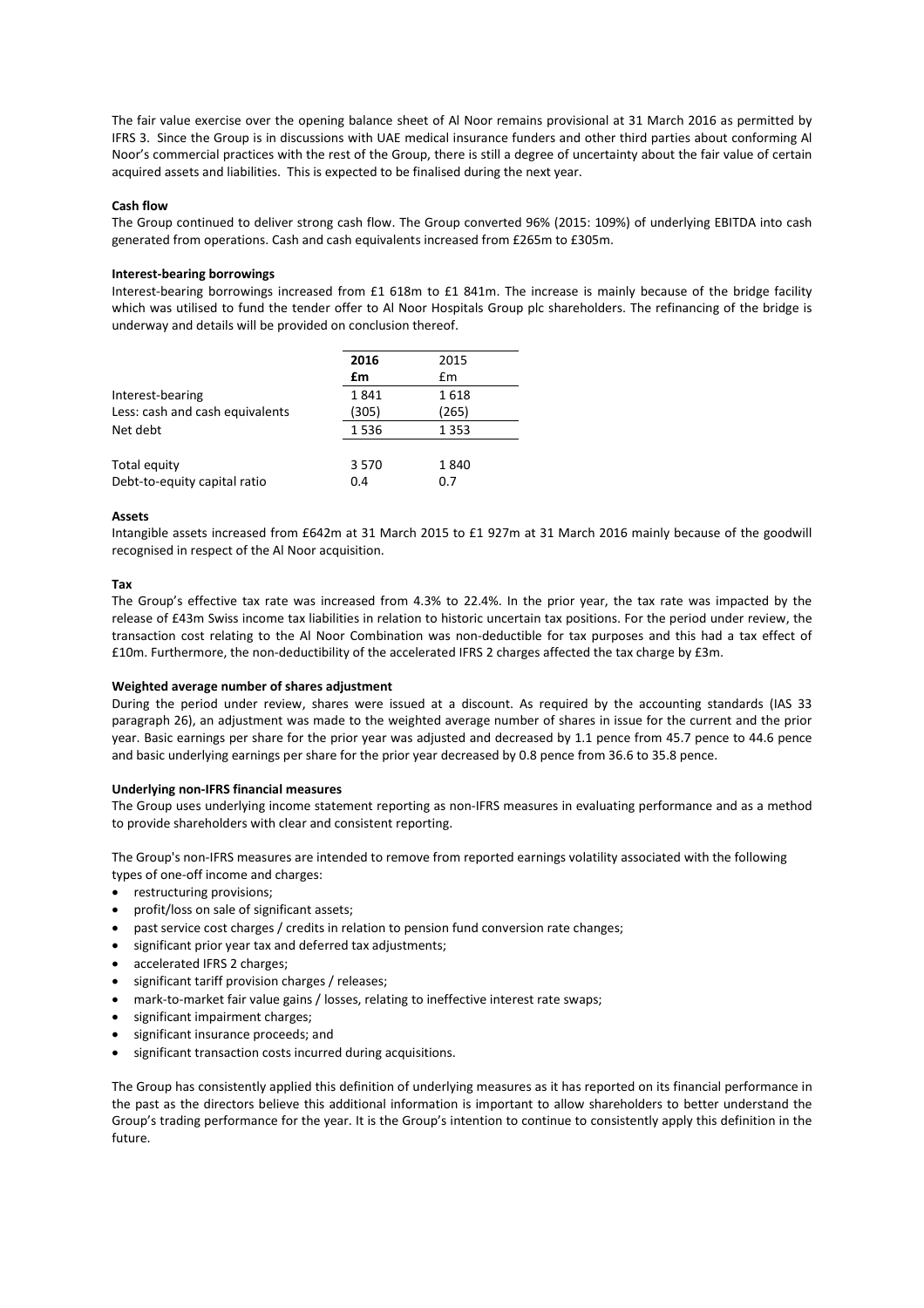### **INVESTMENT IN ASSOCIATE AND CORPORATE EXPENDITURE**

On 24 August 2015, the Group acquired a 29.9% shareholding in Spire for £447m. The investment in Spire contributed £6m to the Group's underlying earnings.

In addition, corporate expenditure was incurred amounting to £8m, of which £6m relates to the finance charges in respect of the bridge facility.

### **DIVIDEND POLICY AND DIVIDEND**

Following the completion of the Combination of Mediclinic International Limited and Al Noor, the Board has reviewed and amended the dividend policy to target a pay-out ratio of between 25% and 30% of underlying earnings. The Board may revise the policy from time to time.

The Board proposes a final dividend of 5.24 pence per ordinary share for the year ended 31 March 2016. Together with the interim dividend of 1.66 pence per share for the six months ended 30 September 2015 (paid on 7 December 2015), the total final proposed dividend reflects a 25% distribution of underlying group earnings attributable to ordinary shareholders.

Shareholders on the South African register will be paid the ZAR cash equivalent of 119.5244 cents (101.59574 cents net of dividend withholding tax) per share. The ZAR cash equivalent has been calculated using the following exchange rate: £1: ZAR 22.81, being the 5 day average ZAR/GBP exchange rate at 3:00pm GMT Bloomberg.

The final dividend will be paid on Friday, 25 July 2016 to all ordinary shareholders who are on the register of members at the close of business on the record date of Friday, 17 June 2016.

The salient dates for the dividend will be as follows: Dividend announcement date Last date to trade cum dividend (SA register) First date of trading ex-dividend: SA First date of trading ex-dividend: UK Record date AGM approval Payment date

Wednesday, 25 May 2016 Thursday, 9 June 2016 Friday, 10 June 2016 Thursday, 16 June 2016 Friday, 17 June 2016 Wednesday, 20 July 2016 Monday, 25 July 2016

No dematerialisation or rematerialisation within Strate and no transfers between the UK and SA registers may take place between Friday, 10 June 2016 and Friday, 17 June 2016, both dates inclusive.

By order of the Board.

**Danie Meintjes** Chief Executive Officer **Craig Tingle** Chief Financial Officer

25 May 2016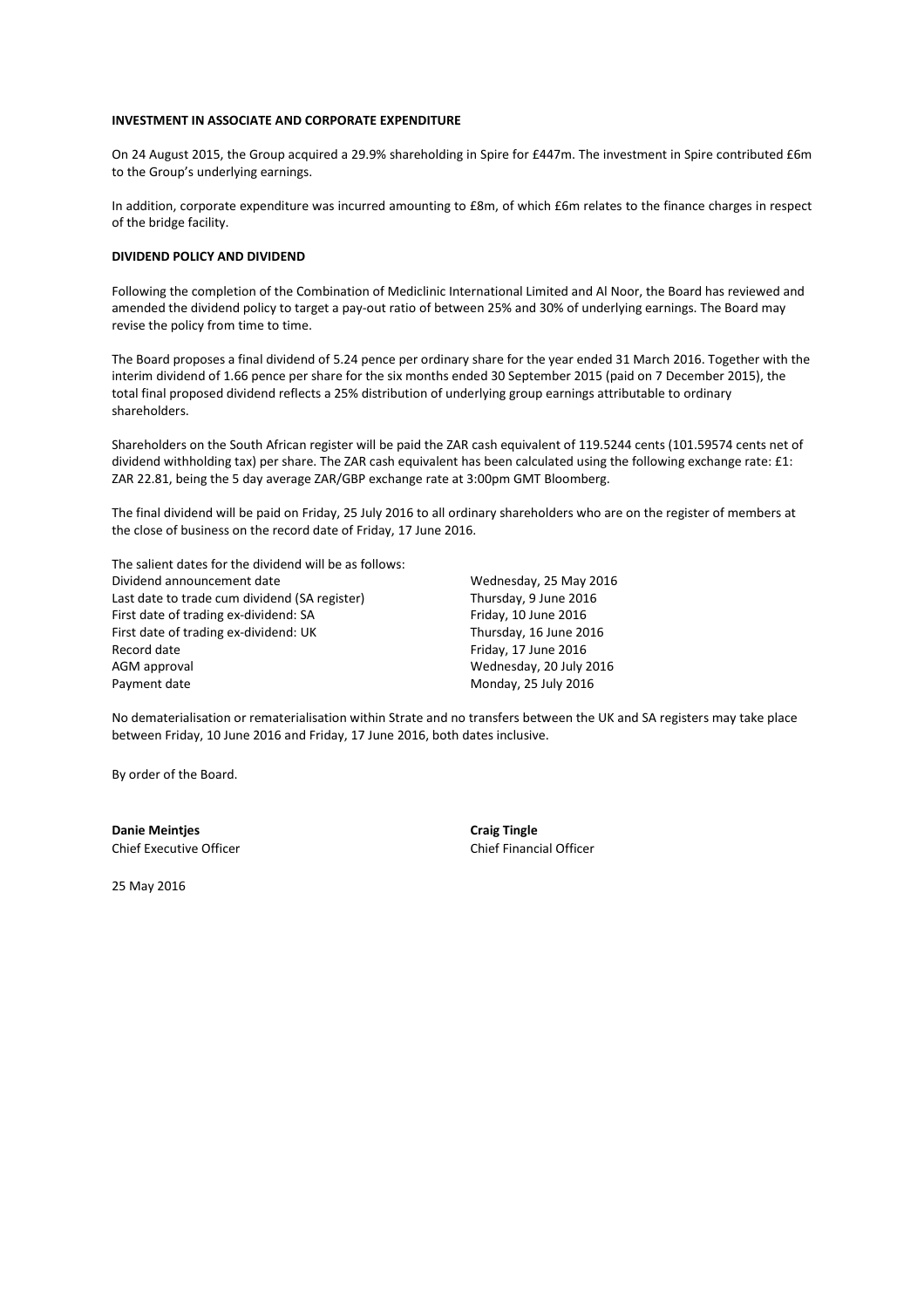## **CONDENSED CONSOLIDATED STATEMENT OF FINANCIAL POSITION**

as at 31 March 2016

|                                                      |                | <b>GROUP</b> |            |                |  |
|------------------------------------------------------|----------------|--------------|------------|----------------|--|
|                                                      |                |              | (Restated) | (Restated)     |  |
|                                                      |                | 2016         | 2015       | 2014           |  |
|                                                      | <b>Notes</b>   | f'm          | f'm        | f'm            |  |
| <b>ASSETS</b>                                        |                |              |            |                |  |
| Non-current assets                                   |                | 5 604        | 3654       | 3 3 6 8        |  |
| Property, equipment and vehicles                     |                | 3 1 9 9      | 2 9 8 5    | 2817           |  |
| Intangible assets                                    |                | 1 927        | 642        | 523            |  |
| Equity accounted investments                         | 3              | 455          | 4          | 4              |  |
| Other investments and loans                          |                |              |            |                |  |
| Receivables                                          |                | 2            |            |                |  |
| Derivative financial instruments                     |                | 1            | 1          |                |  |
| Deferred income tax assets                           |                | 16           | 17         | 17             |  |
|                                                      |                |              |            |                |  |
| <b>Current assets</b>                                |                | 945          | 742        | 637            |  |
| Inventories                                          |                | 75           | 60         | 51             |  |
| Trade and other receivables                          |                | 561          | 415        | 384            |  |
| Current income tax assets                            |                | 2            | 2          | 2              |  |
| Derivative financial instruments                     |                | 2            |            |                |  |
| Cash and cash equivalents                            |                | 305          | 265        | 200            |  |
| <b>Total assets</b>                                  |                | 6 5 4 9      | 4 3 9 6    | 4 0 0 5        |  |
|                                                      |                |              |            |                |  |
| <b>EQUITY</b>                                        |                |              |            |                |  |
| <b>Capital and reserves</b>                          |                |              |            |                |  |
| Share capital                                        | 4              | 74           | 994        | 821            |  |
| Share premium reserve                                | 4              | 690          |            |                |  |
| Treasury shares                                      | 4              | (2)          | (23)       | (22)           |  |
| Retained earnings                                    | 5              | 5 3 2 0      | 485        | 321            |  |
| Other reserves                                       | 4, 6           | (2573)       | 323        | 268            |  |
|                                                      |                | 3 5 0 9      | 1779       |                |  |
| Attributable to equity holders of the Company        |                |              |            | 1388           |  |
| Non-controlling interests                            |                | 61           | 61         | 51             |  |
| <b>Total equity</b>                                  |                | 3570         | 1840       | 1439           |  |
|                                                      |                |              |            |                |  |
| <b>LIABILITIES</b><br><b>Non-current liabilities</b> |                | 2 1 9 2      | 2 1 1 4    | 2096           |  |
| <b>Borrowings</b>                                    | $\overline{7}$ | 1524         | 1550       | 1630           |  |
|                                                      |                |              |            |                |  |
| Deferred income tax liabilities                      |                | 446          | 429        | 412            |  |
| Retirement benefit obligations                       |                | 179          | 87         | 34             |  |
| Provisions                                           |                | 24           | 22         | 18             |  |
| Derivative financial instruments                     |                | 19           | 26         | $\overline{2}$ |  |
| <b>Current liabilities</b>                           |                | 787          | 442        | 470            |  |
| Trade and other payables                             |                | 431          | 335        | 288            |  |
|                                                      | $\overline{7}$ |              |            |                |  |
| <b>Borrowings</b>                                    |                | 317          | 68         | 95             |  |
| Provisions                                           |                | 19           | 24         | 20             |  |
| Retirement benefit obligations                       |                | 9            | 1          | 1              |  |
| Derivative financial instruments                     |                | 1            | 1          |                |  |
| Current income tax liabilities                       |                | 10           | 13         | 66             |  |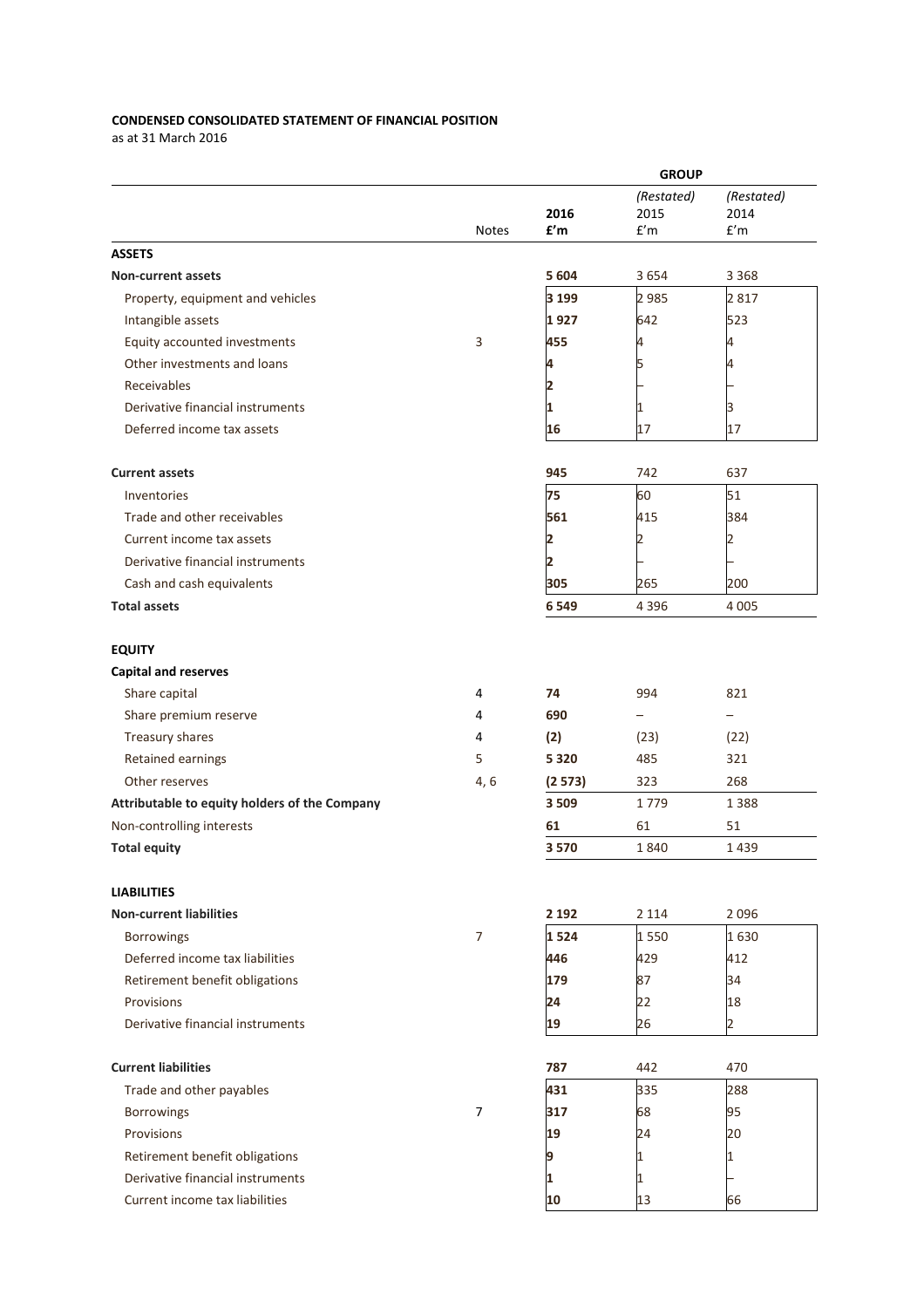| <b>Total liabilities</b>            | 2979    | 2 5 5 6 | 2 5 6 6 |
|-------------------------------------|---------|---------|---------|
|                                     |         |         |         |
| <b>Total equity and liabilities</b> | 6 5 4 9 | 4 3 9 6 | 4 0 0 5 |

These consolidated financial statements and the accompanying notes were approved for issue by the Board of Directors on 25 May 2016 and were signed on its behalf by:

## **D Meintjes**

Chief Executive Officer

**CI Tingle** Chief Financial Officer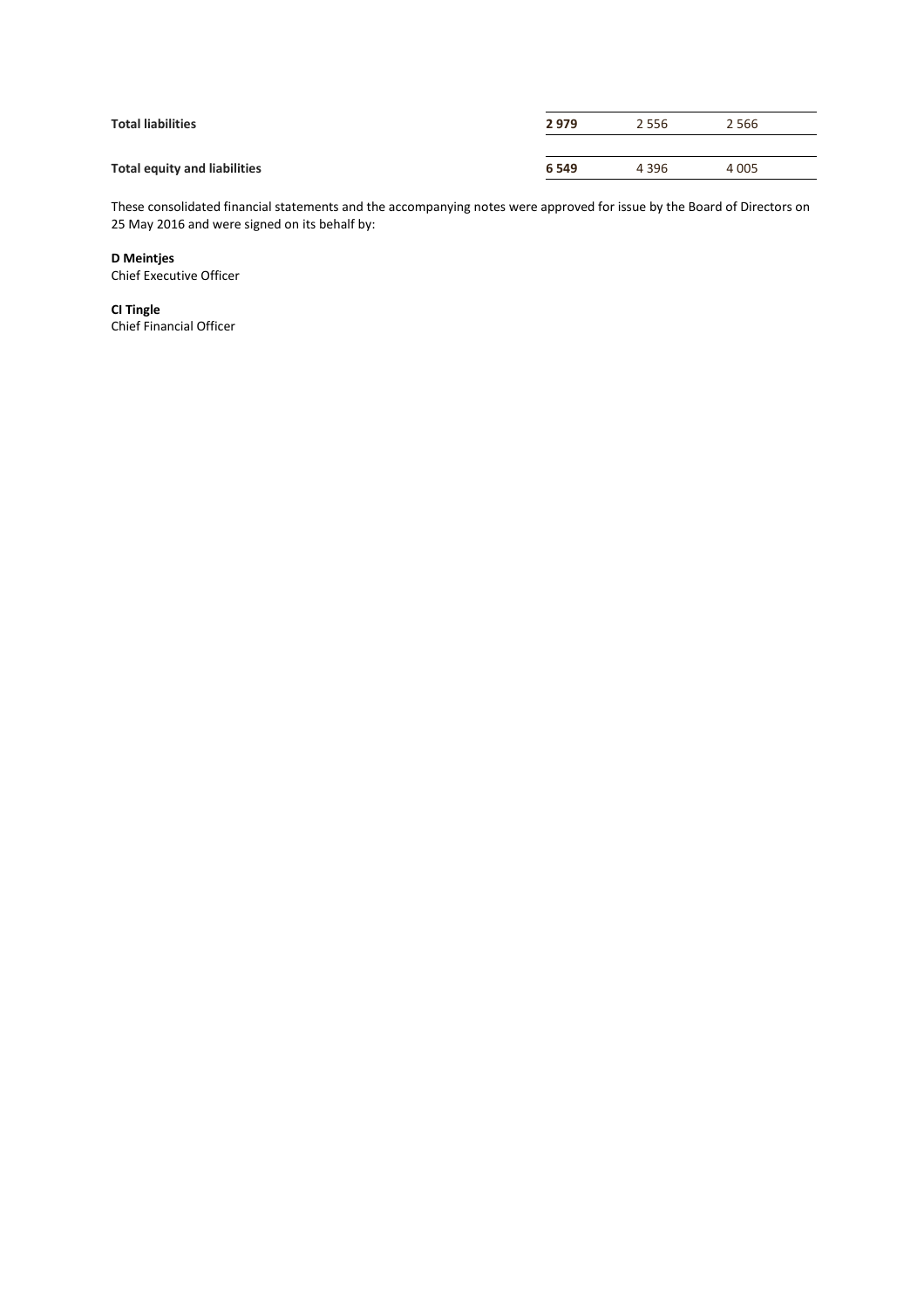## **CONDENSED CONSOLIDATED INCOME STATEMENT**

|              |             | <b>GROUP</b>              |
|--------------|-------------|---------------------------|
| <b>Notes</b> | 2016<br>f'm | (Restated)<br>2015<br>f'm |
|              | 2 1 0 7     | 1977                      |
|              | (1264)      | (1184)                    |
|              | (554)       | (472)                     |
|              | (1)         | 24                        |
|              | 288         | 345                       |
|              | 9           | 6                         |
| 9            | (58)        | (85)                      |
|              | 6           |                           |
|              | 245         | 266                       |
| 10           | (55)        | (12)                      |
|              | 190         | 254                       |
|              |             |                           |
|              | 177         | 241                       |
|              | 13          | 13                        |
|              | 190         | 254                       |
|              |             |                           |
| 11           | 29.6        | 44.6                      |
| 11           | 29.5        | 43.8                      |
|              |             |                           |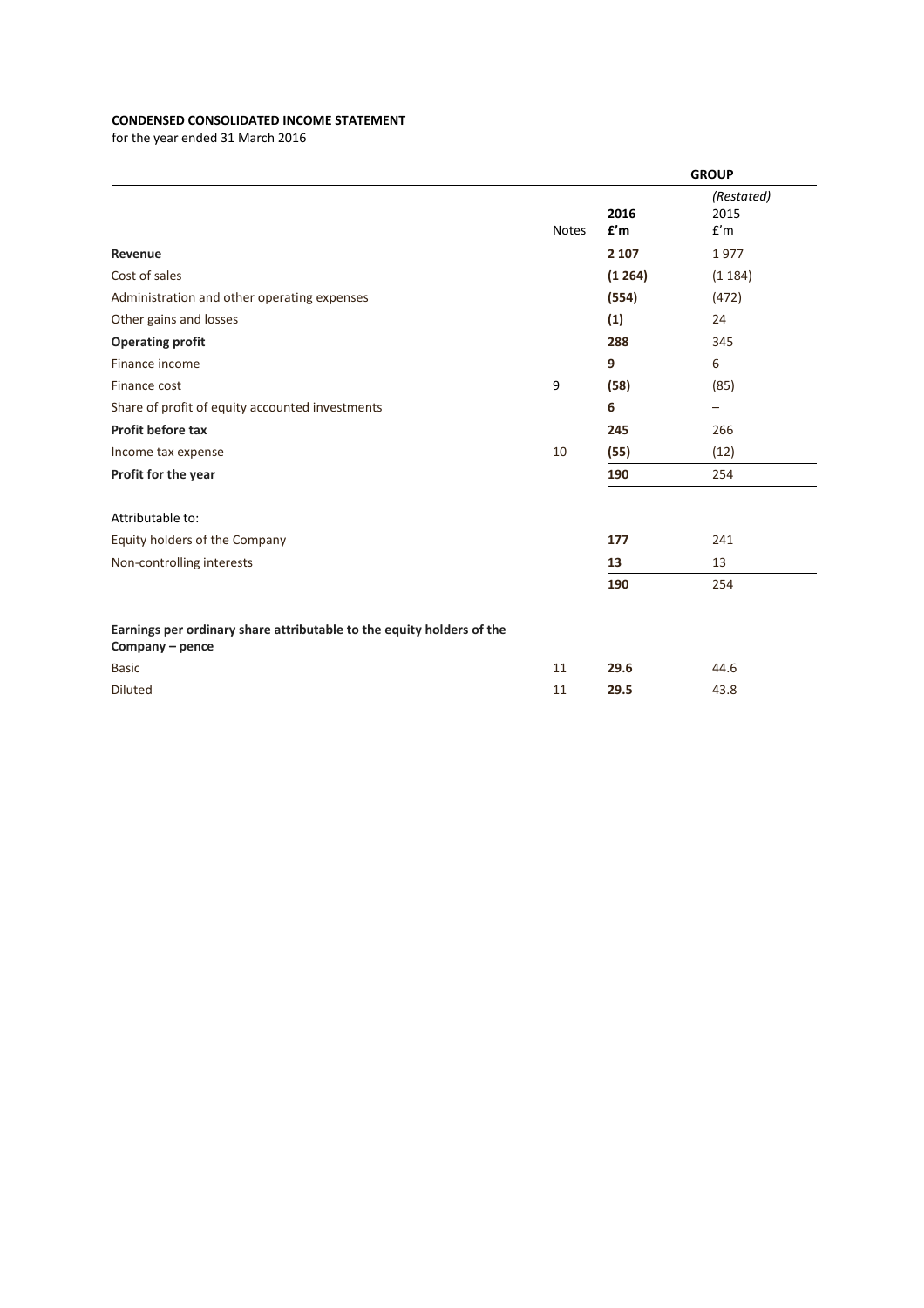## **CONDENSED CONSOLIDATED INCOME STATEMENT**

|                                                            |              |             | <b>GROUP</b>              |
|------------------------------------------------------------|--------------|-------------|---------------------------|
|                                                            | <b>Notes</b> | 2016<br>f'm | (Restated)<br>2015<br>f'm |
| Profit for the year                                        |              | 190         | 254                       |
| Other comprehensive income                                 |              |             |                           |
| Items that may be reclassified to the income statement     |              |             |                           |
| Currency translation differences                           |              | 92          | 59                        |
| Fair value adjustment - cash flow hedges                   |              | 2           | (5)                       |
|                                                            |              | 94          | 54                        |
| Items that may not be reclassified to the income statement |              |             |                           |
| Actuarial gains and losses                                 |              | (56)        | (31)                      |
| Other comprehensive income, net of tax                     |              | 38          | 23                        |
| Total comprehensive income for the year                    |              | 228         | 277                       |
| Attributable to:                                           |              |             |                           |
| Equity holders of the Company                              |              | 224         | 264                       |
| Non-controlling interests                                  |              | 4           | 13                        |
|                                                            |              | 228         | 277                       |
|                                                            |              |             |                           |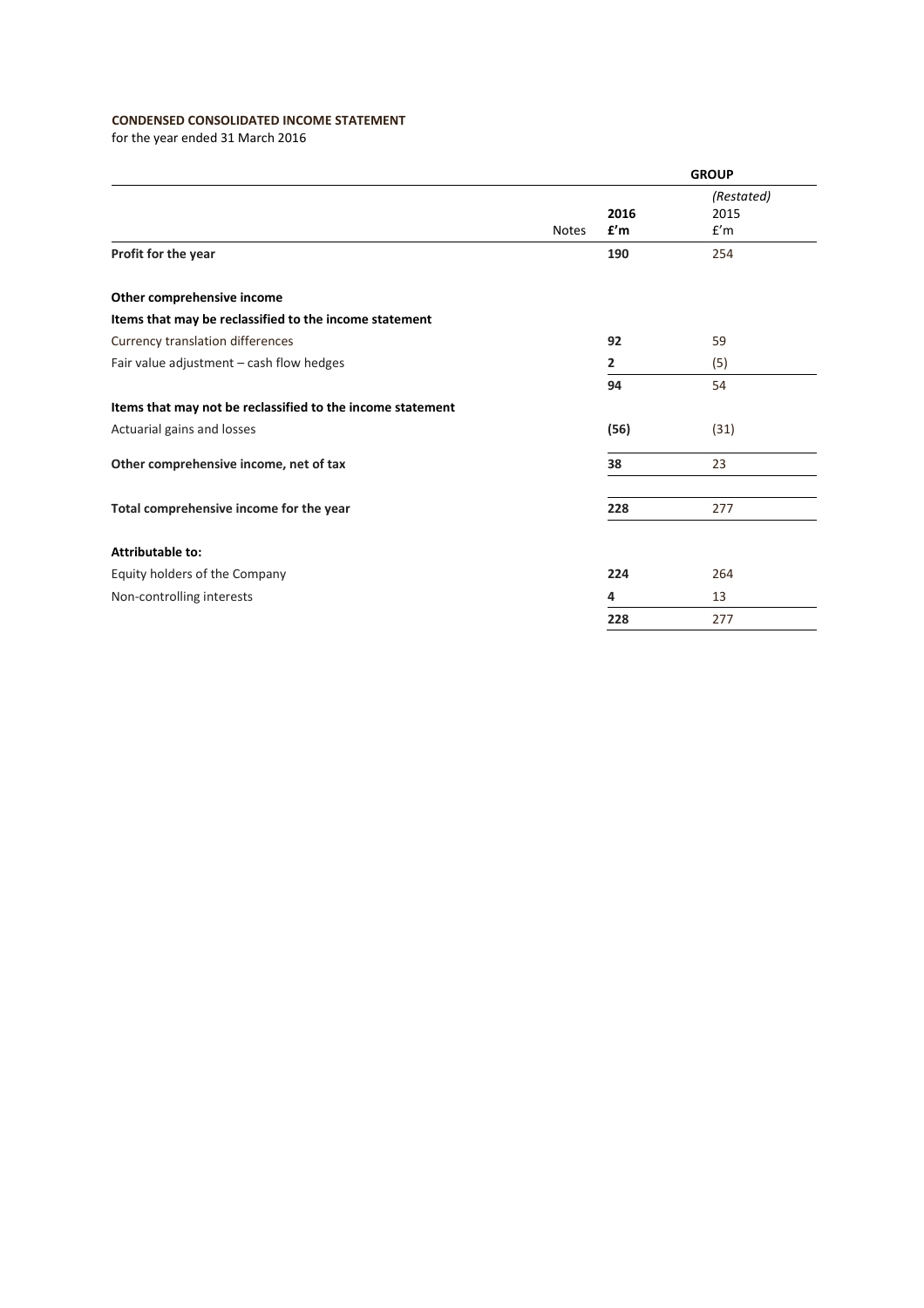## **CONDENSED CONSOLIDATED STATEMENT OF CHANGES IN EQUITY**

|                                                                  | Share<br>capital<br>f'm | Capital<br>redemp-Share<br>tion<br>f'm | premiumsition<br>f'm | Reverse<br>acqui-<br>reserve reserve reserve shares reserve reserve reserve earnings holders' ling<br>(note 4) (note 4) (note 4) (note 4) (note 4) (note 6) (note 6) (note 6) (note 5) equity<br>£' | Treasury payment lation<br>f'm | Share-<br>based<br>f'm | Foreign<br>currency<br>trans-<br>f'm | f'm                     | Hedging Retained Share-<br>f'm | f'm  | Non-<br>control-<br>interests equity<br>f'm | Total<br>f'm |
|------------------------------------------------------------------|-------------------------|----------------------------------------|----------------------|-----------------------------------------------------------------------------------------------------------------------------------------------------------------------------------------------------|--------------------------------|------------------------|--------------------------------------|-------------------------|--------------------------------|------|---------------------------------------------|--------------|
| <b>Balance at 31</b><br><b>March 2014</b><br>(restated in £) 821 |                         |                                        |                      |                                                                                                                                                                                                     | (21)                           | 13                     | 247                                  | 7                       | 321                            | 1388 | 51                                          | 1439         |
| Profit for the<br>year                                           |                         |                                        |                      |                                                                                                                                                                                                     |                                |                        |                                      |                         | 241                            | 241  | 13                                          | 254          |
| Other<br>compre-<br>hensive<br>income/(loss)<br>for the year $-$ |                         |                                        |                      |                                                                                                                                                                                                     |                                |                        | 59                                   | (5)                     | (31)                           | 23   |                                             | 23           |
| Total                                                            |                         |                                        |                      |                                                                                                                                                                                                     |                                |                        |                                      |                         |                                |      |                                             |              |
| comprehensive<br>income for the<br>year                          |                         |                                        |                      |                                                                                                                                                                                                     |                                |                        | 59                                   | (5)                     | 210                            | 264  | 13                                          | 277          |
| Shares issued                                                    | 177                     |                                        |                      |                                                                                                                                                                                                     |                                |                        |                                      |                         |                                | 177  | -                                           | 177          |
| Share issue<br>costs                                             | (4)                     |                                        |                      |                                                                                                                                                                                                     |                                |                        |                                      |                         |                                | (4)  |                                             | (4)          |
| Treasury shares<br>purchased<br>(Forfeitable<br>Share Plan)      |                         |                                        |                      |                                                                                                                                                                                                     | (1)                            |                        |                                      |                         |                                | (1)  |                                             | (1)          |
| Share-based<br>payment<br>expense                                |                         |                                        |                      |                                                                                                                                                                                                     |                                | 1                      |                                      |                         |                                | 1    |                                             | $\mathbf{1}$ |
| <b>Transactions</b><br>with non-<br>controlling<br>shareholders  |                         |                                        |                      |                                                                                                                                                                                                     |                                |                        |                                      |                         | $\mathbf{1}$                   | 1    | 4                                           | 5            |
| Dividends paid -                                                 |                         |                                        |                      |                                                                                                                                                                                                     |                                |                        |                                      |                         | (47)                           | (47) | (7)                                         | (54)         |
| <b>Balance at 31</b><br><b>March 2015</b><br>(restated in £) 994 |                         |                                        |                      |                                                                                                                                                                                                     | (22)                           | 14                     | 306                                  | $\overline{2}$          | 485                            | 1779 | 61                                          | 1840         |
| Profit for the<br>year                                           |                         |                                        |                      |                                                                                                                                                                                                     |                                |                        |                                      |                         | 177                            | 177  | 13                                          | 190          |
| Other<br>comprehensi<br>ve                                       |                         |                                        |                      |                                                                                                                                                                                                     |                                |                        |                                      |                         |                                |      |                                             |              |
| income/(loss)<br>for the year $-$                                |                         |                                        |                      |                                                                                                                                                                                                     |                                |                        | 101                                  | $\mathbf{2}$            | (56)                           | 47   | (9)                                         | 38           |
| Total<br>comprehensive<br>income for the<br>year                 |                         | ۰                                      |                      |                                                                                                                                                                                                     |                                |                        | 101                                  | $\overline{\mathbf{2}}$ | 121                            | 224  | 4                                           | 228          |
| Shares issued                                                    |                         |                                        |                      |                                                                                                                                                                                                     |                                |                        |                                      |                         |                                |      |                                             |              |
| (August 2015)                                                    | 479                     |                                        |                      |                                                                                                                                                                                                     |                                |                        |                                      |                         |                                | 479  |                                             | 479          |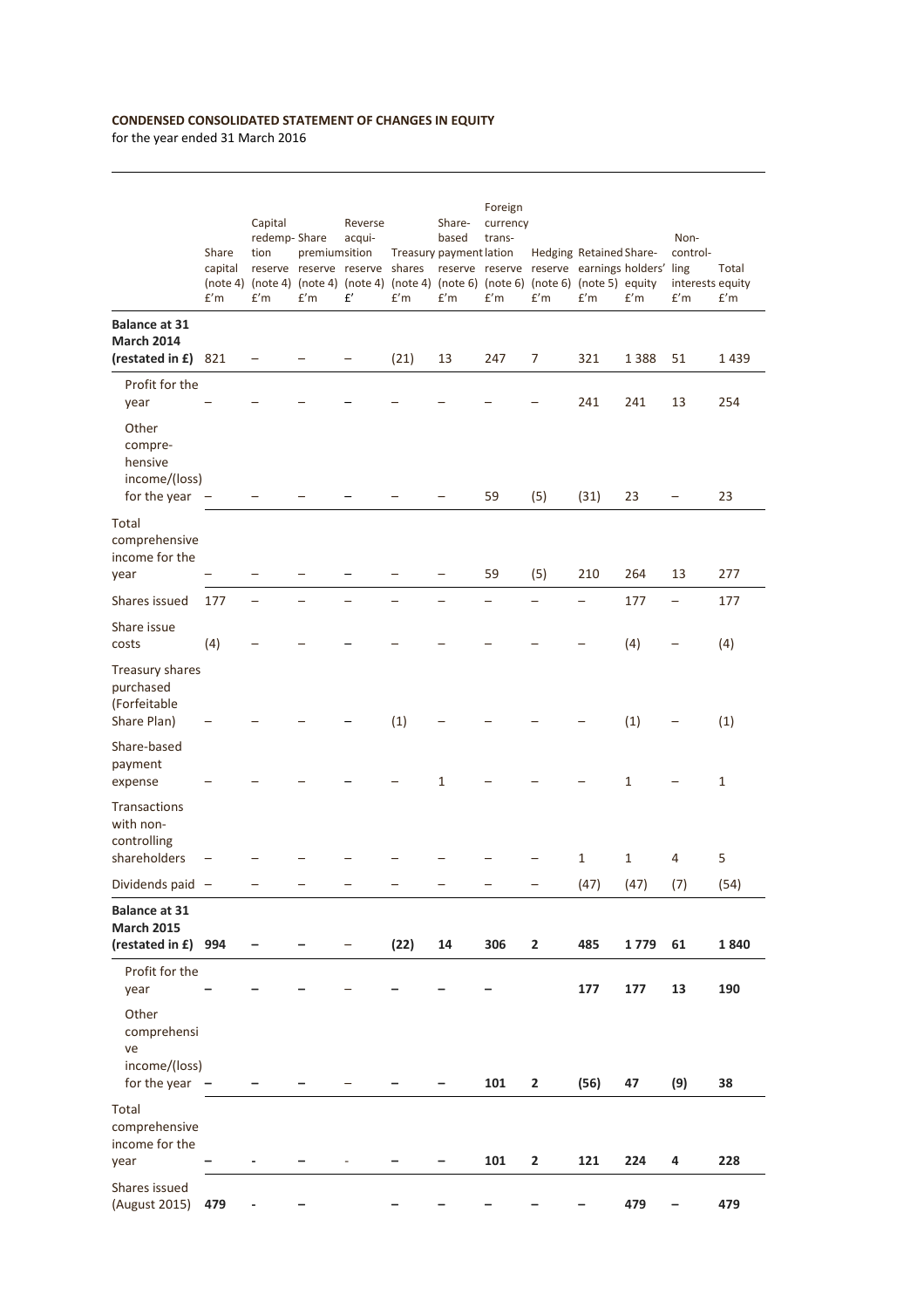| <b>March 2016</b>                                               | 74         | 6 | 690        | $(3 014)$ $(2)$ |     | 24 | 407 | 4 | 5 3 2 0 | 3 5 0 9                  | 61  | 3570 |
|-----------------------------------------------------------------|------------|---|------------|-----------------|-----|----|-----|---|---------|--------------------------|-----|------|
| <b>Balance at 31</b>                                            |            |   |            |                 |     |    |     |   |         |                          |     |      |
| Dividends paid -                                                |            |   |            |                 |     |    |     |   | (48)    | (48)                     | (7) | (55) |
| <b>Transactions</b><br>with non-<br>controlling<br>shareholders |            |   |            |                 |     |    |     |   | 3       | 3                        | 3   | 6    |
| Share-based<br>payment<br>expense                               |            |   |            |                 |     | 10 |     |   |         | 10                       |     | 10   |
| Treasury shares<br>purchased<br>(Forfeitable<br>Share Plan)     |            |   |            |                 | (1) |    |     |   |         | (1)                      |     | (1)  |
| Utilised by the<br><b>Mpilo Trusts</b>                          |            |   |            |                 | 21  |    |     |   |         | 21                       |     | 21   |
| <b>Reduction of</b><br>share premium                            |            |   | $(4765) -$ |                 |     |    |     |   | 4765    | $\overline{\phantom{a}}$ |     | ٠    |
| Share<br>subscription<br>(February 2016) 7                      |            |   | 593        |                 |     |    |     |   |         | 600                      |     | 600  |
| Reverse<br>acquisition                                          | $(1402)$ 6 |   | 4862       | $(3014) -$      |     |    |     |   | (6)     | 446                      |     | 446  |
| Share issue<br>costs (August<br>2015)                           | (4)        |   |            |                 |     |    |     |   |         | (4)                      |     | (4)  |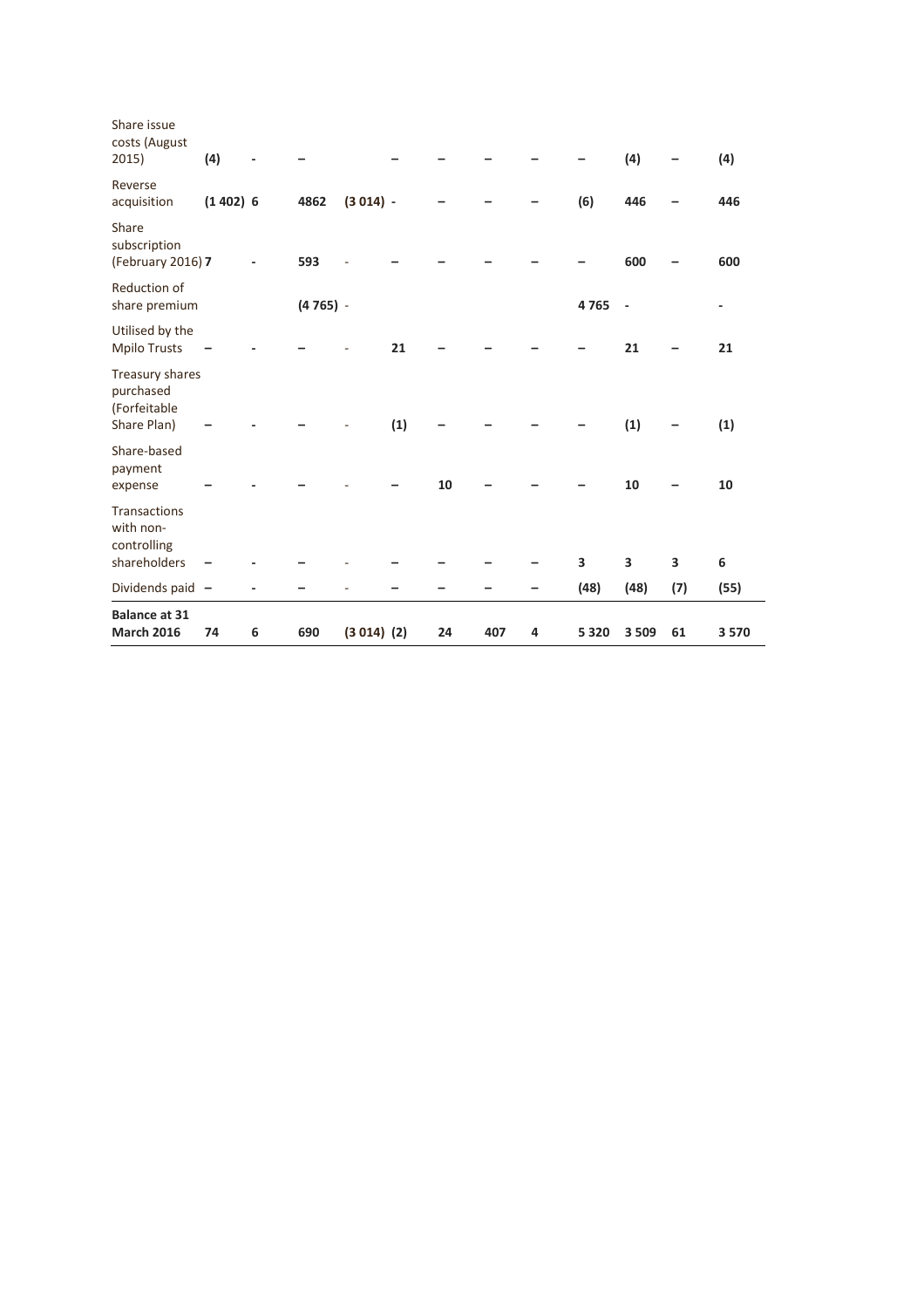## **CONDENSED CONSOLIDATED SUMMARISED STATEMENT OF CASH FLOWS**

|                                                                       |    |                                       | <b>GROUP</b>                                  |
|-----------------------------------------------------------------------|----|---------------------------------------|-----------------------------------------------|
|                                                                       |    | 2016<br>£'m<br>Notes Inflow/(outflow) | (Restated)<br>2015<br>f'm<br>Inflow/(outflow) |
| Cash flow from operating activities                                   |    |                                       |                                               |
| Cash received from customers                                          |    | 2078                                  | 1980                                          |
| Cash paid to suppliers and employees                                  |    | (1667)                                | (1540)                                        |
| Cash generated from operations                                        |    | 411                                   | 440                                           |
| Interest received                                                     |    | 9                                     | 6                                             |
| Interest paid                                                         |    | (55)                                  | (57)                                          |
| Tax paid                                                              |    | (45)                                  | (52)                                          |
| Net cash generated from operating activities                          |    | 320                                   | 337                                           |
| <b>Cash flow from investment activities</b>                           |    | (1549)                                | (257)                                         |
| Investment to maintain operations                                     |    | (72)                                  | (68)                                          |
| Investment to expand operations                                       |    | (114)                                 | (124)                                         |
| <b>Business combinations</b>                                          | 12 | (17)                                  | (81)                                          |
| Al Noor Hospitals Group plc shares repurchased                        | 12 | (530)                                 |                                               |
| Special dividend to existing Al Noor Hospitals Group plc shareholders |    | (383)                                 |                                               |
| Proceeds on disposal of property, equipment and vehicles              |    | 1                                     |                                               |
| Disposal of subsidiary                                                |    |                                       |                                               |
| Acquisition of investment in associate                                |    | (446)                                 |                                               |
| Dividends received from equity accounted investment                   |    | 2                                     |                                               |
| Proceeds from money market fund                                       |    | 10                                    |                                               |
| Insurance proceeds                                                    |    |                                       |                                               |
| Loans advanced                                                        |    |                                       | (1)                                           |
| Net cash (utilised)/generated before financing activities             |    | (1 229)                               | 80                                            |
| Cash flow from financing activities                                   |    | 1 2 4 2                               | (23)                                          |
| Proceeds of shares issued                                             |    | 479                                   | 177                                           |
| Share issue costs                                                     |    | (4)                                   | (4)                                           |
| Share subscription (February 2016)                                    |    | 600                                   |                                               |
| Distributions to non-controlling interests                            |    | (7)                                   | (7)                                           |
| Distributions to shareholders                                         |    | (48)                                  | (47)                                          |
| Proceeds from borrowings                                              |    | 302                                   | 279                                           |
| Repayment of borrowings                                               |    | (85)                                  | (417)                                         |
| Refinancing transaction costs                                         |    | (6)                                   | (7)                                           |
| Settlement of Al Noor Hospitals Group plc share option scheme         |    | (2)                                   |                                               |
| Shares purchased (Forfeitable Share Plan)                             |    | (1)                                   | (1)                                           |
| Proceeds from disposal of treasury shares                             |    | 12                                    |                                               |
| Acquisition of non-controlling interest                               |    | (2)                                   |                                               |
| Proceeds on disposal of non-controlling interest                      |    | 4                                     |                                               |
| Net increase in cash and cash equivalents                             |    | 13                                    | 57                                            |
| Opening balance of cash and cash equivalents                          |    | 265                                   | 198                                           |
| Exchange rate fluctuations on foreign cash                            |    | 27                                    | 10                                            |
| Closing balance of cash and cash equivalents                          |    | 305                                   | 265                                           |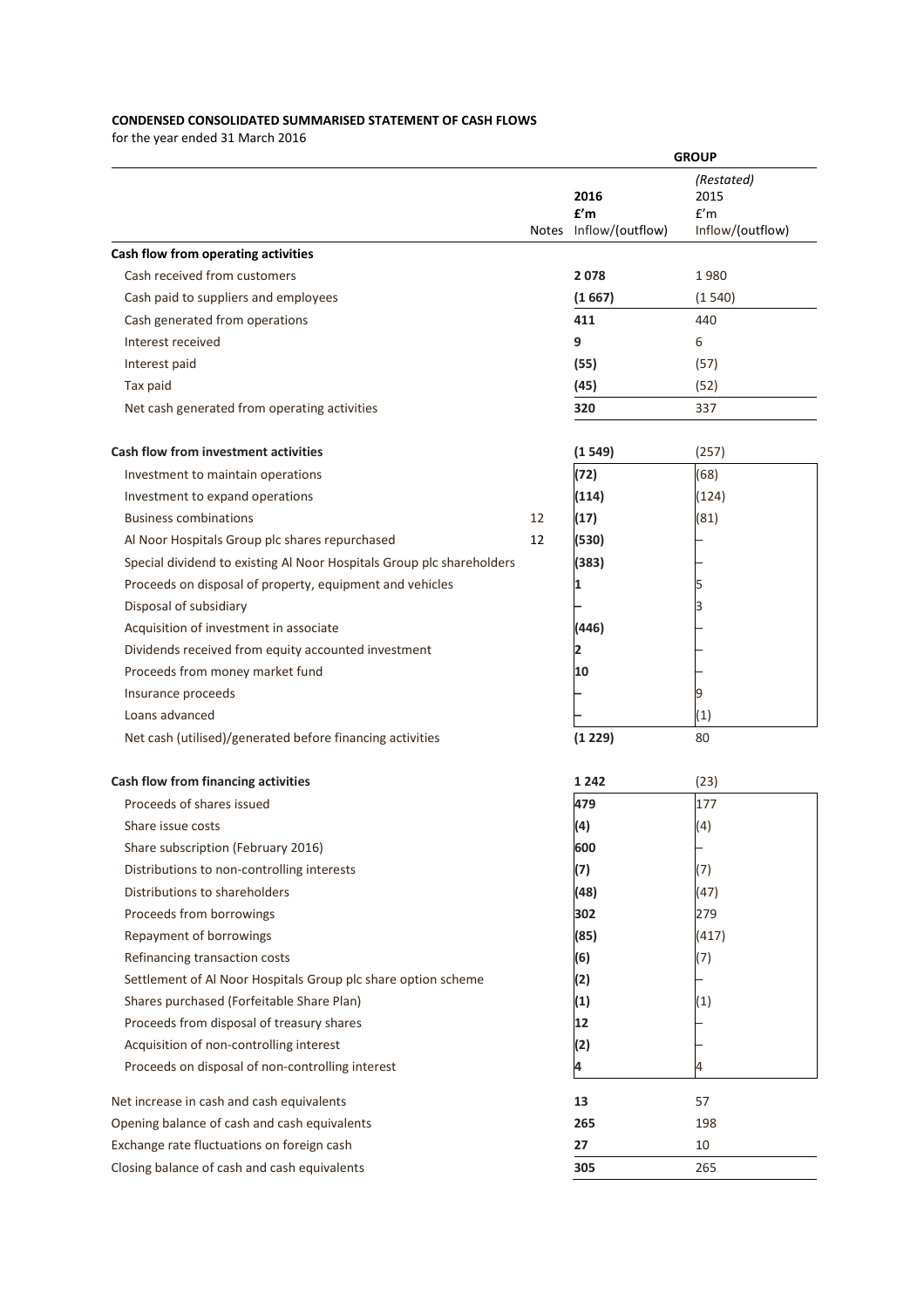#### **1 BASIS OF PREPARATION**

The condensed consolidated financial statements included in the preliminary results announcement for the year ended 31 March 2016 have been extracted from the full Annual Report which was approved by the Board of Directors on 25 May 2016. The consolidated financial statements within the full Annual Report are prepared in accordance with International Financial Reporting Standards ('IFRS') as adopted by the European Union ('EU'), the Companies Act 2006 and Article 4 of the EU IAS Regulations.

The auditor's report on those consolidated financial statements was unqualified, did not draw attention to any matters by way of emphasis without qualifying their report, and did not contain statements under section 498(2) or 498(3) of the Companies Act 2006. The preliminary results do not comprise statutory accounts within the meaning of section 434(3) of the Companies Act 2006. The Annual Report for the year ended 31 March 2016 will be delivered to the Registrar of Companies following the Company's annual general meeting to be held on 20 July 2016.

Following the combination of Al Noor Hospitals Group plc and Mediclinic International Limited on 15 February 2016, the comparatives relate to the consolidated results of Mediclinic International Limited, previously a South African registered group listed on the Johannesburg Stock Exchange and the auditor's report on those financial statements was unqualified. The combination has been accounted for as a reverse acquisition by the Group.

The condensed consolidated financial statements included in this preliminary announcement do not itself contain sufficient information to comply with IFRS. The Company will publish full financial statements that comply with IFRS in June 2016.

This preliminary results announcement has been prepared applying consistent accounting policies to those applied by the Group in the comparative period, except as described below. The Group has prepared the consolidated financial statements on a going concern basis.

### **Functional and presentation currency**

The financial statements and financial information are presented in pound sterling, rounded to the nearest million. The functional currency of the majority of the Group's entities, and the currencies of the primary economic environments in which they operate, is the South African rand, Swiss franc and United Arab Emirates dirham. The United Arab Emirates dirham is pegged against the United States dollar at a rate of 3.6725 per US Dollar. Due to the reverse acquisition which occurred during the financial year, the Group's presentation currency changed from the South African rand in 2015 to pound sterling in 2016. A change in presentational currency is a change in accounting policy which is accounted for retrospectively. Financial information reported in rand in the prior year's financial statements has been translated to sterling using the procedures outlined below:

- Assets and liabilities were translated at the closing sterling rates;

- Income and expenses were translated at average sterling exchange rates; and
- Differences resulting from retranslation have been recognised in the foreign currency translation reserve.

The comparative numbers have been restated for the change in presentation currency.

Within the consolidated income statement certain line items were reclassified for the year ended 31 March 2015. The reclassifications had no impact on the reported profit or net asset measures of the Group.

The following reclassifications have been made to the consolidated income statement:

1) The mark-to-market loss of £19m relating to the ineffective cash flow hedge has been reclassified from other gains of losses to finance cost as the ineffective portion of the hedge should match the classification of the hedged item. 2) Operating profit includes other gains of £24m. Previously it was shown below operating profit to present the income statement by function in terms of IAS 1.

3) Depreciation and amortisation of £68m and £17m has been included in cost of sales and administration and other operating expenses respectively in order to present the income statement by function in terms of IAS1.

The following reclassification has been made to the statement of financial position:

The UAE end of service benefit obligation of £15m was reclassified from provisions to retirement benefit obligations. The table below shows the impact on the consolidated income statement and statement of financial position: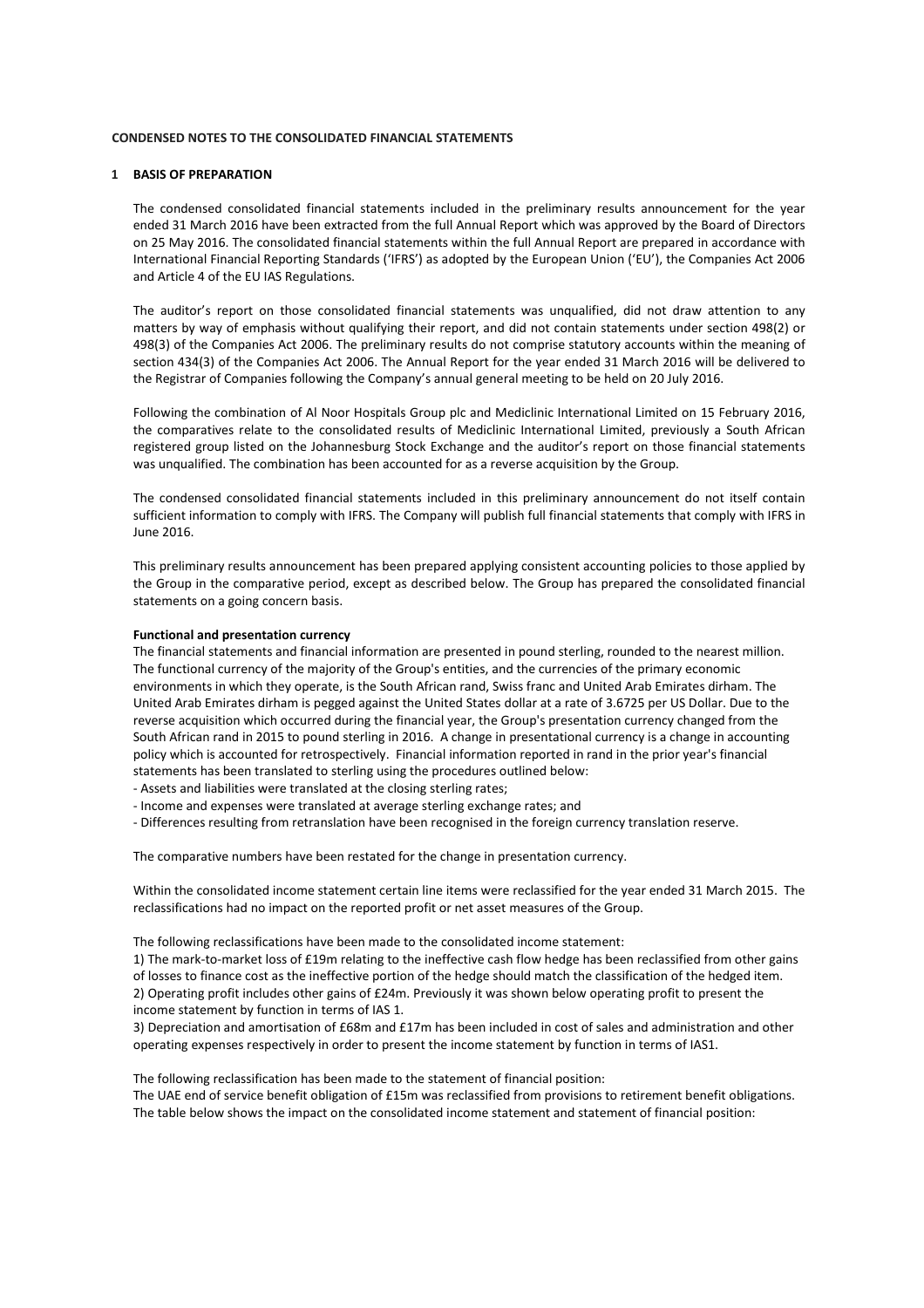## **1. BASIS OF PREPARATION** (continued)

|                                                     | 2015 figures as<br>presented in prior |                         | 2015 figure as<br>presented in current |
|-----------------------------------------------------|---------------------------------------|-------------------------|----------------------------------------|
|                                                     | year                                  | <b>Reclassification</b> | year                                   |
| <b>Consolidated income statement</b>                |                                       |                         |                                        |
| Cost of sales                                       | (1116)                                | (68)                    | (1184)                                 |
| Administration and other operating expenses         | (455)                                 | (17)                    | (472)                                  |
| Other gains and losses                              | 5                                     | 19                      | 24                                     |
| Depreciation and amortisation                       | (85)                                  | 85                      | -                                      |
| Finance cost                                        | (66)                                  | (19)                    | (85)                                   |
| Effect on profit before tax                         | (1717)                                |                         | (1717)                                 |
|                                                     |                                       |                         |                                        |
| <b>Consolidated statement of financial position</b> |                                       |                         |                                        |
| Retirement benefit obligations                      | 72                                    | 15                      | 87                                     |
| Provisions                                          | 37                                    | (14)                    | 23                                     |
| <b>Non-current liabilities</b>                      | 109                                   | 1                       | 110                                    |
| Provisions                                          | 24                                    | (1)                     | 23                                     |
| <b>Current liabilities</b>                          | 24                                    | (1)                     | 23                                     |
| <b>Total liabilities</b>                            | 133                                   |                         | 133                                    |

## **2. GOING CONCERN**

Having assessed the principal risks and the other matters discussed in connection with the viability statement, the directors considered it appropriate to adopt the going concern basis of accounting in preparing the financial statements.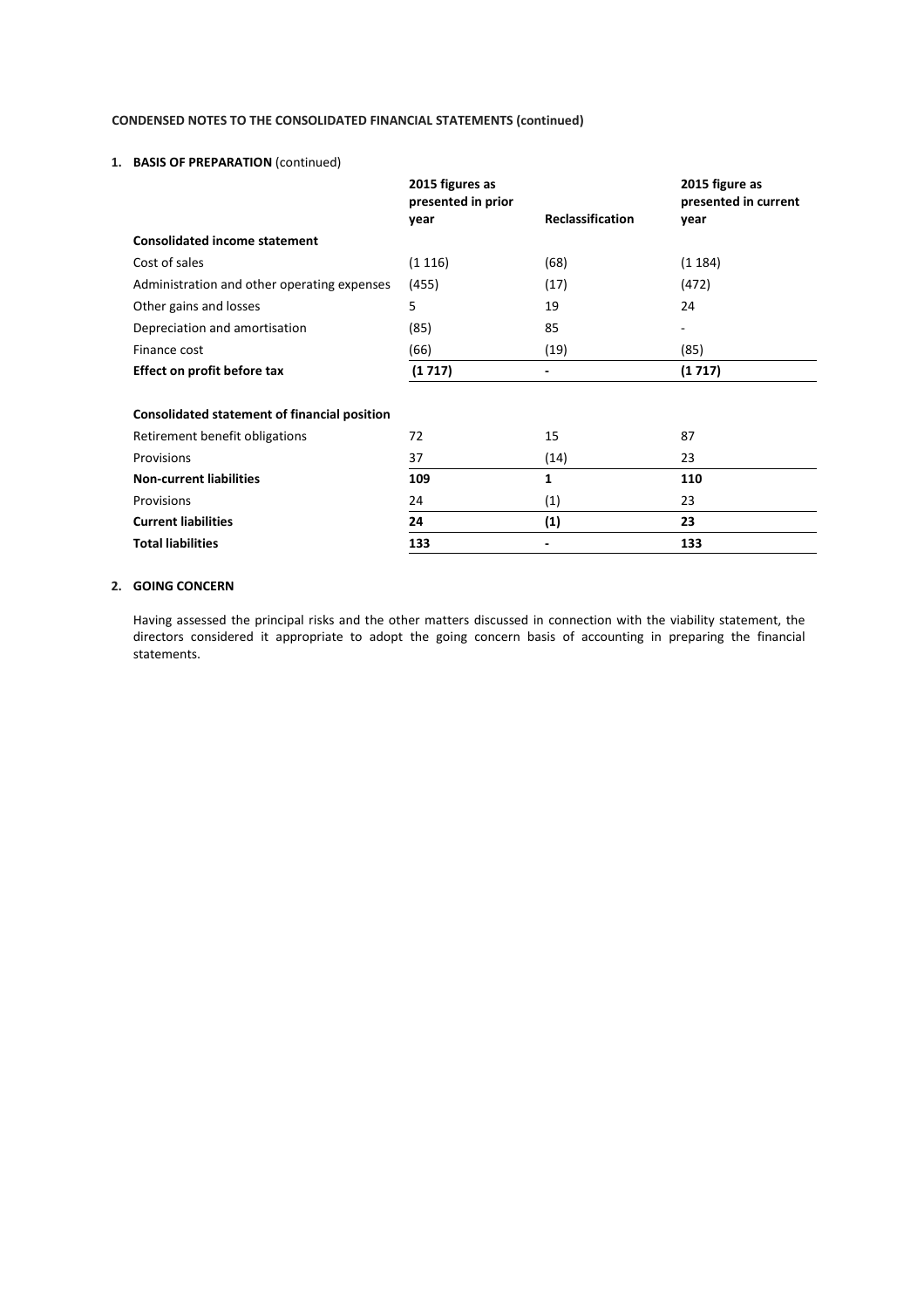### **3. EQUITY ACCOUNTED INVESTMENTS**

|                             | <b>GROUP</b> |             |  |
|-----------------------------|--------------|-------------|--|
|                             | 2016<br>f'm  | 2015<br>f'm |  |
| Investment in associates    | 452          |             |  |
| Investment in joint venture | 3            | 4           |  |
|                             | 455          | 4           |  |
| Investment in associates:   |              |             |  |
| Listed investments          | 451          |             |  |
| Unlisted investments        | 1            |             |  |
|                             | 452          |             |  |

### **Reconciliation of carrying value at the beginning and end of the period**

| Listed investment                            |     |   |  |
|----------------------------------------------|-----|---|--|
| Total cost of equity investment              | 447 | - |  |
| Share of profit of associated companies      |     | - |  |
| Dividends received from associated companies | (2) | - |  |
|                                              | 451 | - |  |

Set out below are details of the associate which is material to the group:

| Name of entity             | Country of incorporation and place of business | % ownership |
|----------------------------|------------------------------------------------|-------------|
| Spire Healthcare Group plc | United Kingdom                                 | 29.9%       |

Spire Healthcare Group plc is listed on the London Stock Exchange. It does not issue publicly available quarterly financial information and has a December year-end. The associate was acquired on 24 August 2015. The investment in associate was equity accounted for the 4 months to 31 December 2015. No significant events occurred since 1 January 2016 to the reporting date.

A provisional notional purchase price allocation assessment did not identify any significant intangible assets other than goodwill.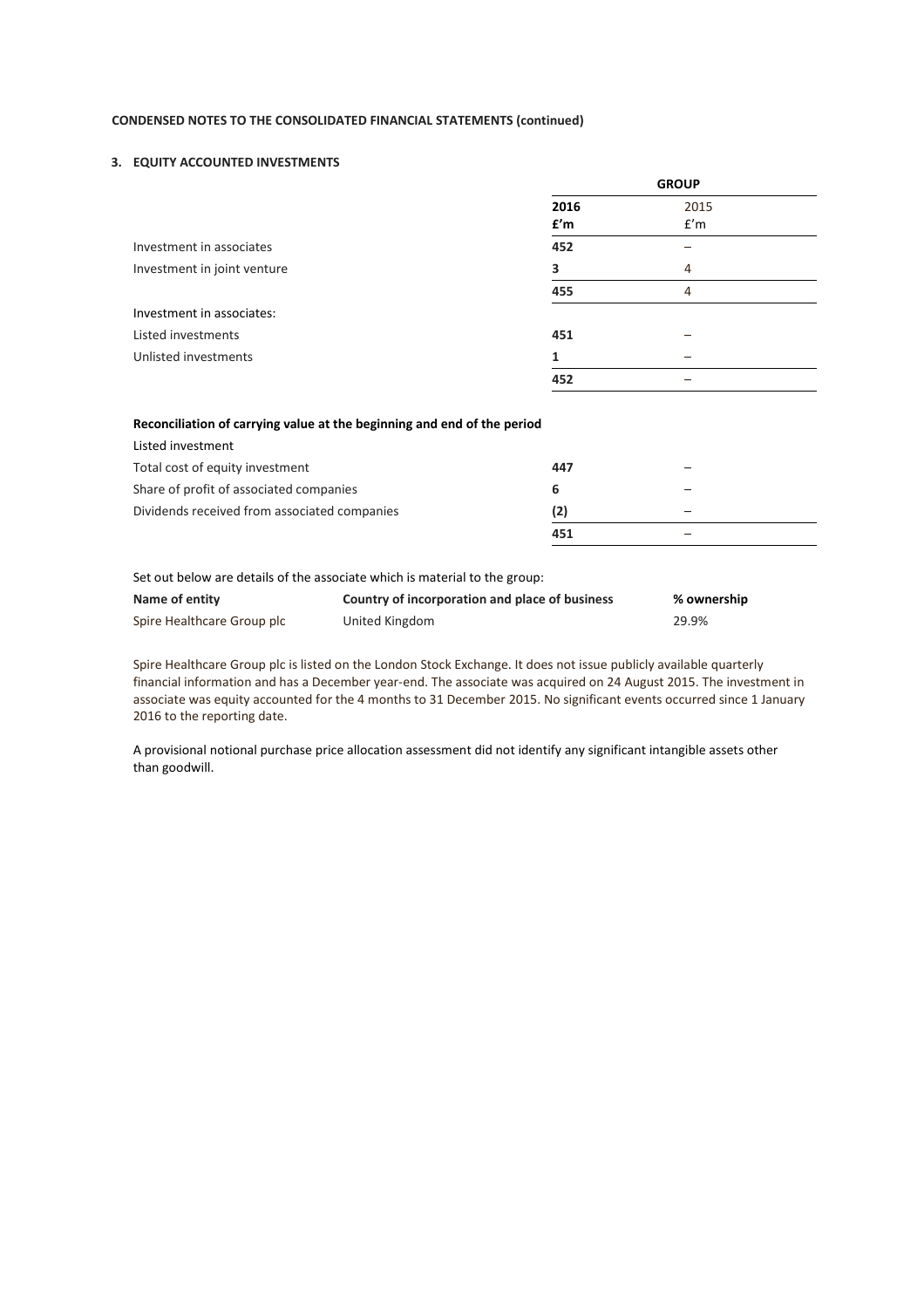### **4. SHARE CAPITAL**

| <b>Ordinary shares</b>                            | <b>Number</b><br>of<br>shares | <b>Share</b><br>capital<br>f'm | Capital<br>redemptio<br>n<br>f'm | <b>Share</b><br>f'm | Reverse<br>acquisition<br>Reserve** premium reserve***<br>f'm | Total   |
|---------------------------------------------------|-------------------------------|--------------------------------|----------------------------------|---------------------|---------------------------------------------------------------|---------|
| At 1 April 2014                                   | 516 851 655                   | 821                            |                                  |                     |                                                               | 821     |
| Shares issued                                     | 25 625 000                    | 177                            |                                  |                     |                                                               | 177     |
| Share issue costs                                 |                               | (4)                            |                                  |                     |                                                               | (4)     |
| At 31 March 2015                                  | 542 476 655                   | 994                            |                                  |                     |                                                               | 994     |
| Shares issued (August 2015)                       | 69 444 444                    | 479                            | ٠                                |                     |                                                               | 479     |
| Share issue costs                                 |                               | (4)                            | ٠                                | -                   |                                                               | (4)     |
| At 14 February 2016                               | 611 921 099                   | 1469                           |                                  |                     |                                                               | 1469    |
| Reverse acquisition*                              | 53 207 327                    | (1402)                         | 6                                | 4862                | (3014)                                                        | 452     |
| Combined capital structure on 15 February<br>2016 | 665 128 426                   | 67                             | 6                                | 4862                | (3014)                                                        | 1921    |
| Share subscription                                | 72 115 384                    | 7                              |                                  | 593                 |                                                               | 600     |
| Reduction of share premium                        |                               |                                | ٠                                | (4765)              |                                                               | (4765)  |
|                                                   | 737 243 810                   | 74                             | 6                                | 690                 | (3014)                                                        | (2 244) |

\*The company received legal advice on the scheme of arrangement and the premium on issue of share capital to Mediclinic International Limited shareholders did not qualify as merger relief under United Kingdom law.

#### **Reverse acquisition**

The prior number of shares from 1 April 2015 to 14 February 2016 represents equivalent number of Mediclinic International Limited shares converted using the Mediclinic scheme of arrangement conversion ratio of 0.625. From 15 February 2016 the capital structure of the Group represents that of Mediclinic International plc.

\*\*The Companies Act provides that where shares of a company are repurchased and funded by a new issue of shares, the amount by which the Company's issued share capital is diminished on cancellation of the shares are transferred to a capital redemption reserve to maintain capital. The reduction of the company's share capital shall be treated as if the capital redemption reserve were paid up capital of the Company.

\*\*\*The reverse acquisition reserve represents the net of the following adjustments resulting from the Al Noor reverse acquisition:

- adjustment of the capital structure (share capital and share premium) of the Group to that of the legal parent;

- adjustment to account for the premium on shares issued to the Mediclinic International Limited shareholders;

- the share value component of the total consideration.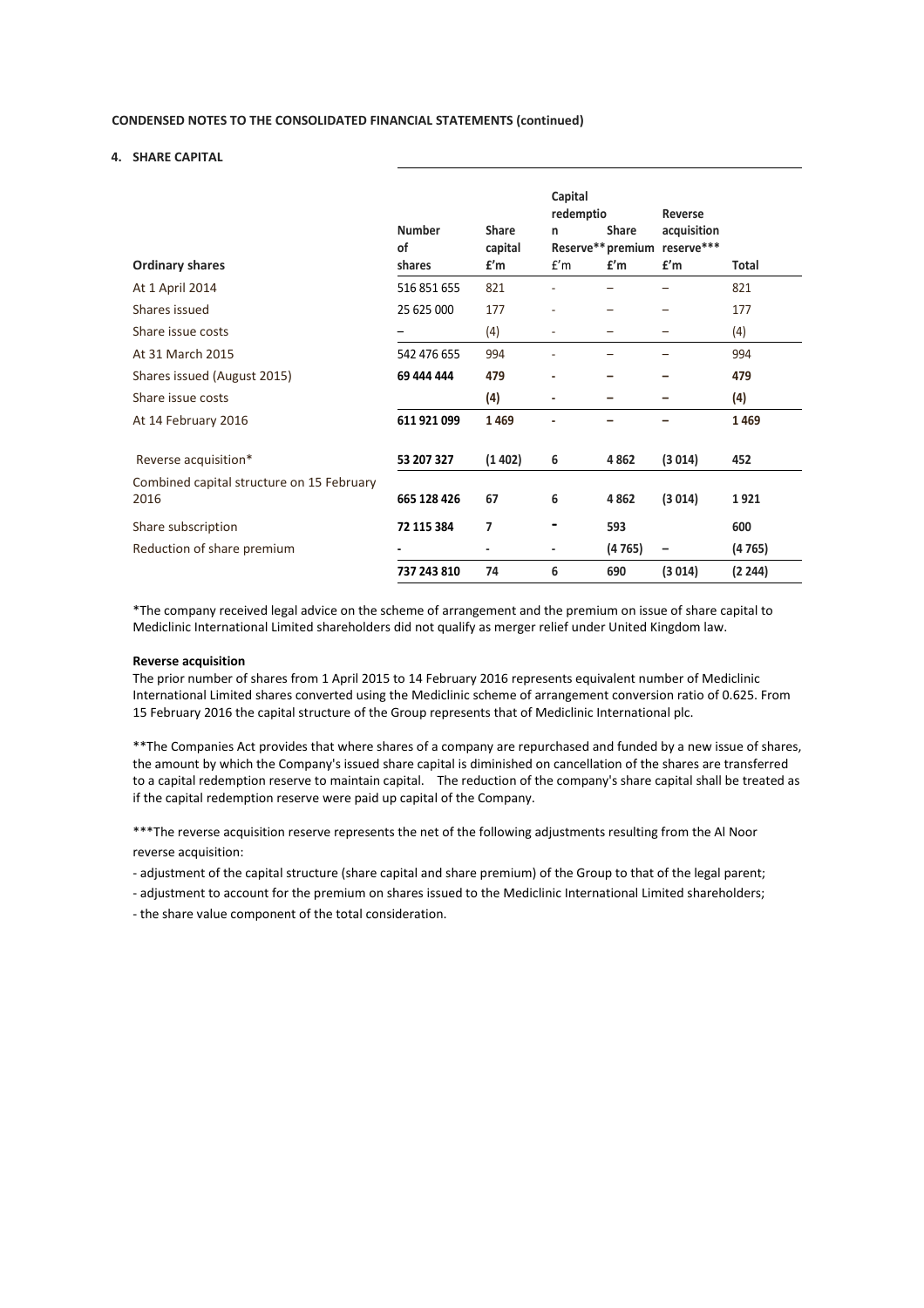## **4. SHARE CAPITAL** (continued)

| <b>Treasury shares</b>                        | <b>Number of shares</b> | Total |
|-----------------------------------------------|-------------------------|-------|
|                                               |                         | f'm   |
| At 1 April 2014                               | 8 450 612               | (21)  |
| Repurchase of shares – Forfeitable Share Plan | 155 454                 | (1)   |
| Utilised by the Mpilo Trusts                  | (178875)                |       |
| At 31 March 2015                              | 8 4 2 7 1 9 1           | (22)  |
| Repurchase of shares – Forfeitable Share Plan | 129 927                 | (1)   |
| Disposal of shares – Forfeitable Share Plan   | (46 091)                |       |
| Utilised by the Mpilo Trusts                  | (8238246)               | 21    |
| At 31 March 2016                              | 272781                  | (2)   |
| The balance of the treasury comprise:         |                         |       |
| Forfeitable Share Plan                        | 239 290                 |       |
| Mpilo Trusts                                  | 33 491                  |       |
|                                               | 272781                  |       |

\*The prior year number of shares have been converted using the Mediclinic scheme of arrangement conversion ratio of 0.625 Mediclinic International plc shares for each Mediclinic International Limited share held.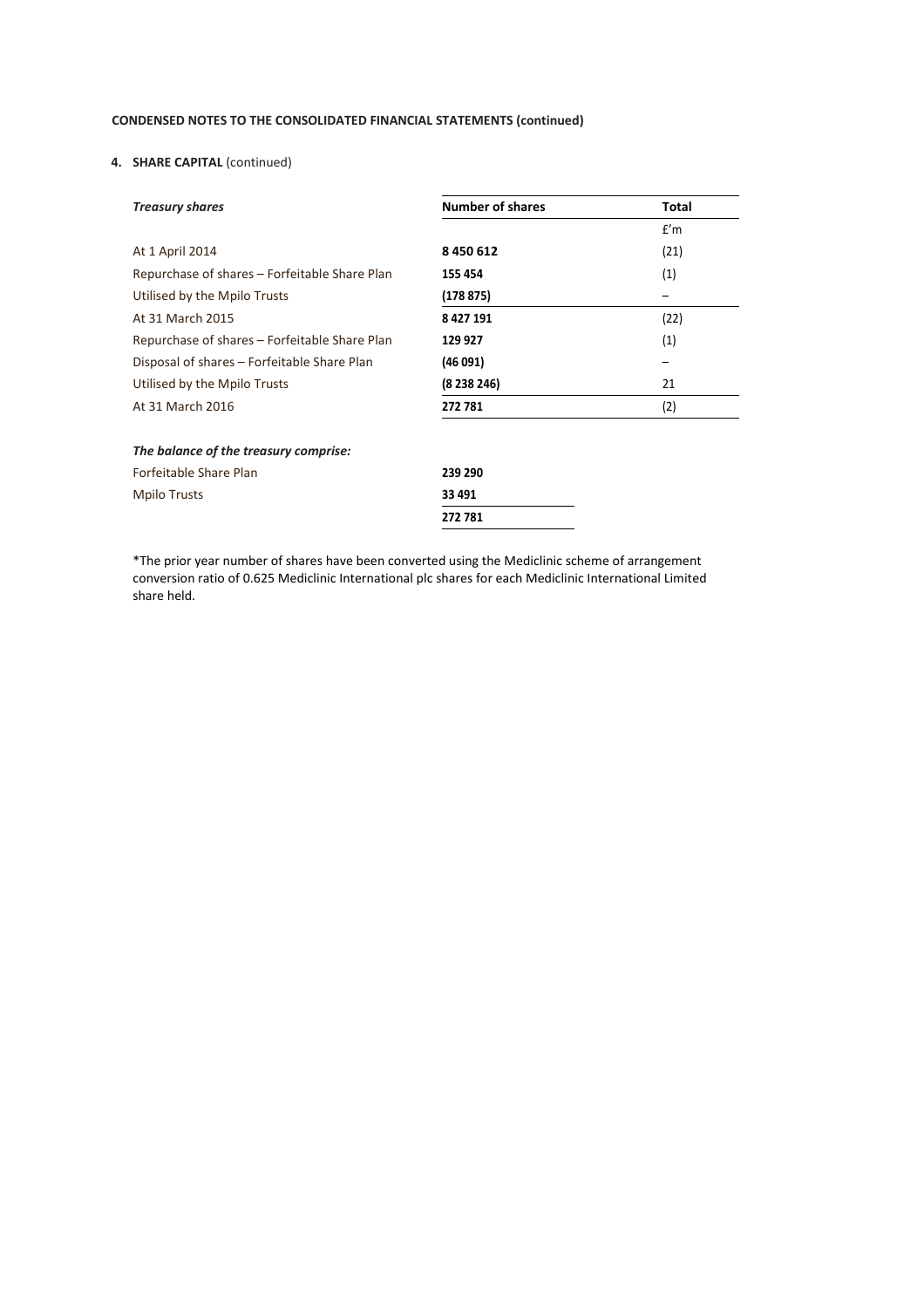|                                                | <b>GROUP</b> |      |  |
|------------------------------------------------|--------------|------|--|
|                                                | 2016         | 2015 |  |
|                                                | f'm          | f'm  |  |
| <b>RETAINED EARNINGS</b><br>5.                 |              |      |  |
| Opening balance                                | 485          | 321  |  |
| Profit for the year                            | 177          | 241  |  |
| Dividends paid                                 | (48)         | (47) |  |
| Capital redemption on tender offer             | (6)          |      |  |
| Reduction of share premium                     | 4765         |      |  |
| Actuarial gains and losses                     | (56)         | (31) |  |
| Transactions with non-controlling shareholders | 3            | 1    |  |
| Balance at the end of the year                 | 5 3 2 0      | 485  |  |
| <b>OTHER RESERVES</b><br>6.                    |              |      |  |
| Share-based payment reserve                    | 24           | 14   |  |
| Opening balance                                | 14           | 13   |  |
| Forfeitable Share Plan                         |              |      |  |
| Mpilo trusts                                   | 11           |      |  |
| Al Noor share option scheme                    | (2)          |      |  |

### **The balance of the share-based payment reserve comprise:**

| Executive share option scheme           |     |   |
|-----------------------------------------|-----|---|
| Forfeitable share plan                  |     |   |
| Al Noor share option scheme             | (2) |   |
| Mpilo trusts (Employee share trusts)    | 17  | b |
| Strategic South African black partners* |     |   |
|                                         |     |   |

*\* During the financial year ending 31 March 2006, the difference between the fair value of the equity instruments issued in a BEE transaction and the fair value of the cash and other assets received was recognised as an expense (grant date) and this corresponding increase in equity was booked.*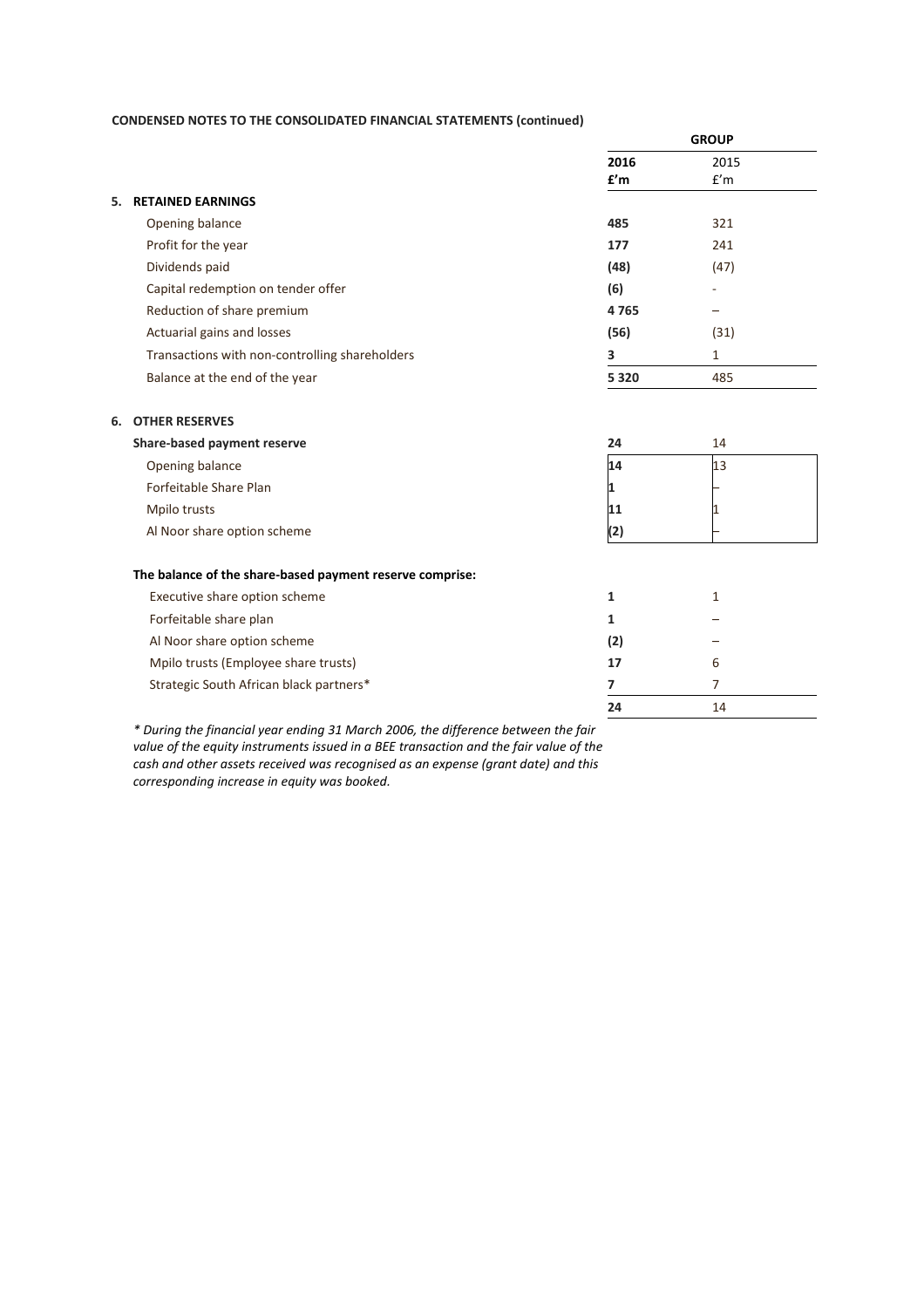|                                                                                 |                | <b>GROUP</b> |  |
|---------------------------------------------------------------------------------|----------------|--------------|--|
|                                                                                 | 2016           | 2015         |  |
|                                                                                 | f'm            | f'm          |  |
| 6. OTHER RESERVES (continued)                                                   |                |              |  |
| Foreign currency translation reserve                                            | 407            | 306          |  |
| Opening balance                                                                 | 306            | 247          |  |
| Currency translation differences                                                | 101            | 59           |  |
|                                                                                 |                |              |  |
| <b>Hedging reserve</b>                                                          | 4              | 2            |  |
| Opening balance                                                                 | $\overline{2}$ | 7            |  |
| Fair value adjustments of cash flow hedges, net of tax                          | $\overline{2}$ | (6)          |  |
| Recycling of fair value adjustments of derecognised cash flow hedge, net of tax |                | 1            |  |
|                                                                                 |                |              |  |
|                                                                                 |                |              |  |

### **7. BORROWINGS**

Secured long-term bank loans\* **140** 166

- Long-term portion **139** 165
- Short-term portion **1**

Capitalised financing costs – long-term **–** –

\* The long-term bank loan bears interest at the 3 month Jibar variable rate plus a margin of 1.51% (31 March 2015: 1.51%) compounded quarterly, and is repayable on 2 June 2019.

Preference shares\*

- Long-term portion
- Short-term portion

\* Dividends are payable monthly at a rate of 69% of prime overdraft rate. £5m shares must be redeemed on 1 September 2016 and 1 September 2017 and the balance of £85m on 2 June 2019.

Secured long-term bank loan\*

Long-term portion

Short-term portion

\* The long-term bank loan bears interest at the 3 month Jibar variable rate plus a margin of 1.06% (31 March 2015: 1.06%) compounded. £5m must be redeemed on 1 September 2016 and the balance of £5m on 8 October 2017.

Secured long-term bank loan\* **9** 11

Short-term portion

\* The long-term bank loan bears interest at the 3 month Jibar variable rate plus a margin of 1.51% (31 March 2015: 1.31%) compounded quarterly, and is repayable on 2 June 2019.

Secured long-term bank loans **5** 7

Short-term portion

These loans bear interest at variable rates linked to the prime overdraft rate and are repayable in periods ranging between one and twelve years. Property, equipment and vehicles with a book value of £12m (31 March 2015: £15m) are encumbered as security for these loans. Net trade receivables of £1m (31 March 2015: £1m) has also been ceded as security for these loans.

| Ю  | 111 |
|----|-----|
| 35 | 105 |

| 10 | 18 |
|----|----|
| 5  | 12 |
| כו | 6  |



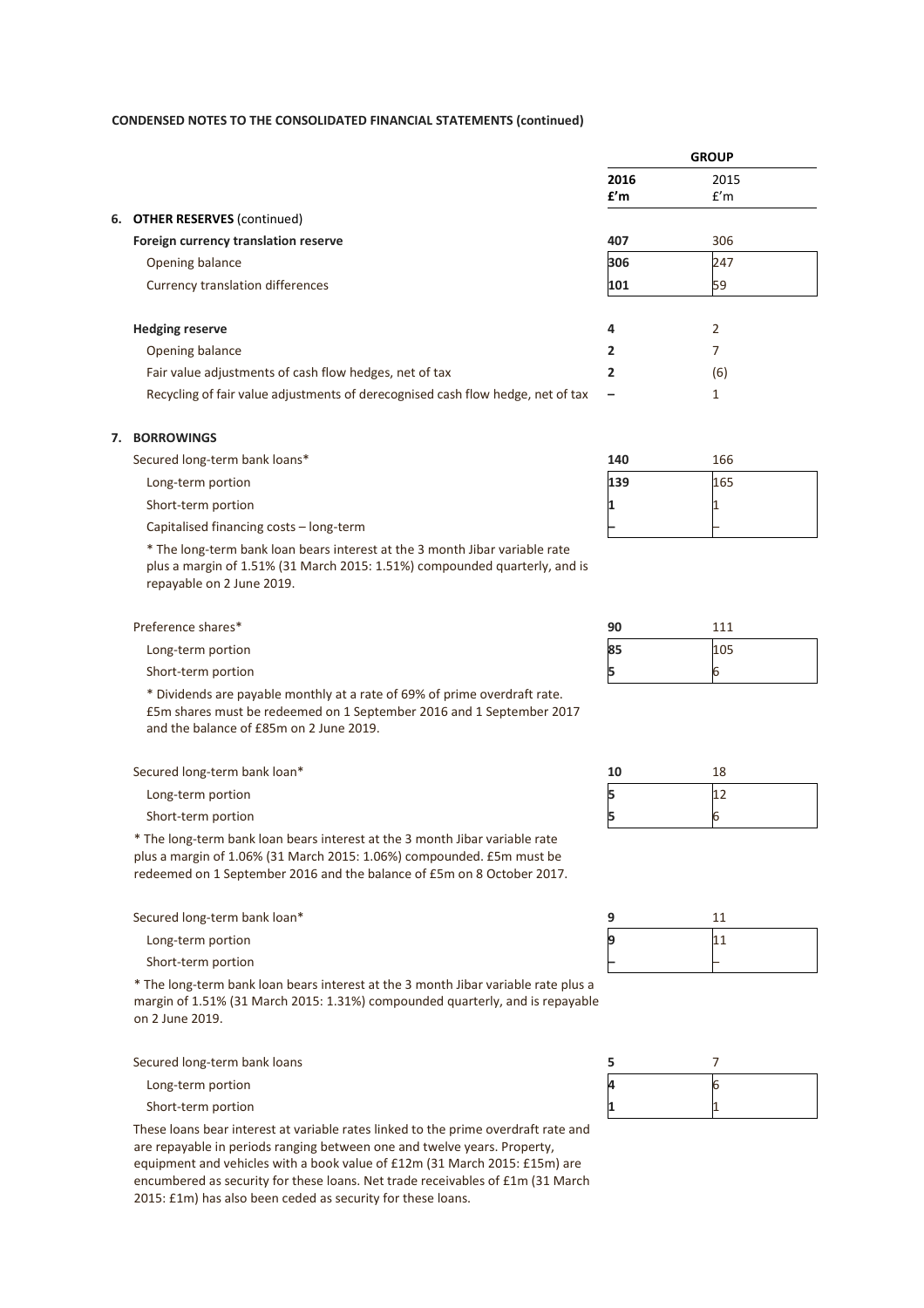|                                                  | <b>GROUP</b> |      |  |
|--------------------------------------------------|--------------|------|--|
|                                                  | 2016         | 2015 |  |
|                                                  | f'm          | f'm  |  |
|                                                  |              |      |  |
| <b>Borrowings in Southern African operations</b> | 254          | 313  |  |

\* Property and equipment with a book value of £160m (31 March 2015: £150m), cash and cash equivalents of £12m (31 March 2015: £10m) and trade receivables of £41m (31 March 2015: £46m) have been ceded as security for these borrowings.

Secured long-term bank loans

Long-term portion

Short-term portion

Capitalised financing costs – long-term

This loan bears interest at variable rates linked to the 3M LIBOR and a margin of 2.0% (31 March 2015: 2.75%) and is amortising until 31 March 2020 (31 March 2015: June 2017). Properties with a book value of £100m (31 March 2015: £83m) are encumbered as security for this loan.

| <b>Borrowings in Middle East operations</b> | 53   | 56   |  |
|---------------------------------------------|------|------|--|
| Secured long-term bank loans                | 1098 | 1084 |  |
| Long-term portion                           | 1088 | 1079 |  |
| Short-term portion                          | 36   | 35   |  |
| Capitalised financing costs - long-term     | (26) | (30) |  |

These loans bear interest at a variable rate linked to the 3M LIBOR plus 1.5% and 2.85% (31 March 2015: 3M LIBOR plus 2.0% and 3.5%) and is repayable by July 2020. The loan is secured by: Swiss properties with a book value of £2 248m (31 March 2015:£2 161m); and Swiss bank accounts with a book value of £128m (31 March 2015: £138m).

| Listed bonds       | 170 | 164 |
|--------------------|-----|-----|
| Long-term portion  | 170 | 164 |
| Short-term portion |     |     |

The Swiss operating segment issued CHF145m 1.625% Swiss francs bonds and CHF 90m 2.0% Swiss francs bonds to finance its expansion programme and working capital requirements. The bonds are repayable on 25 February 2021 and 25 February 2025 respectively.

Secured long-term finance **1** and 1 and 1 and 1 and 1 and 1 and 1 and 1 and 1 and 1 and 1 and 1 and 1 and 1 and 1 and 1 and 1 and 1 and 1 and 1 and 1 and 1 and 1 and 1 and 1 and 1 and 1 and 1 and 1 and 1 and 1 and 1 and 1

Short-term portion

These loans bear interest at interest rates ranging between 3% and 12% (31 March 2015: 3% and 12%) and are repayable in equal monthly payments in periods ranging from one to seven years. Equipment with a book value of £1m (31 March 2015: £1m) is encumbered as security for these loans.

| <b>Borrowings in Swiss operations</b>   | 1 2 6 8 | 1 2 4 9 |  |
|-----------------------------------------|---------|---------|--|
|                                         |         |         |  |
| Secured long-term bank loans            | 266     |         |  |
| Long-term portion                       |         |         |  |
| Short-term portion                      | 266     |         |  |
| Capitalised financing costs - long-term |         |         |  |

| 53 | 56  |  |
|----|-----|--|
| 50 | 38  |  |
| з  | 19  |  |
|    | (1) |  |

| 170 | 164 |
|-----|-----|
| 170 | 164 |
|     |     |

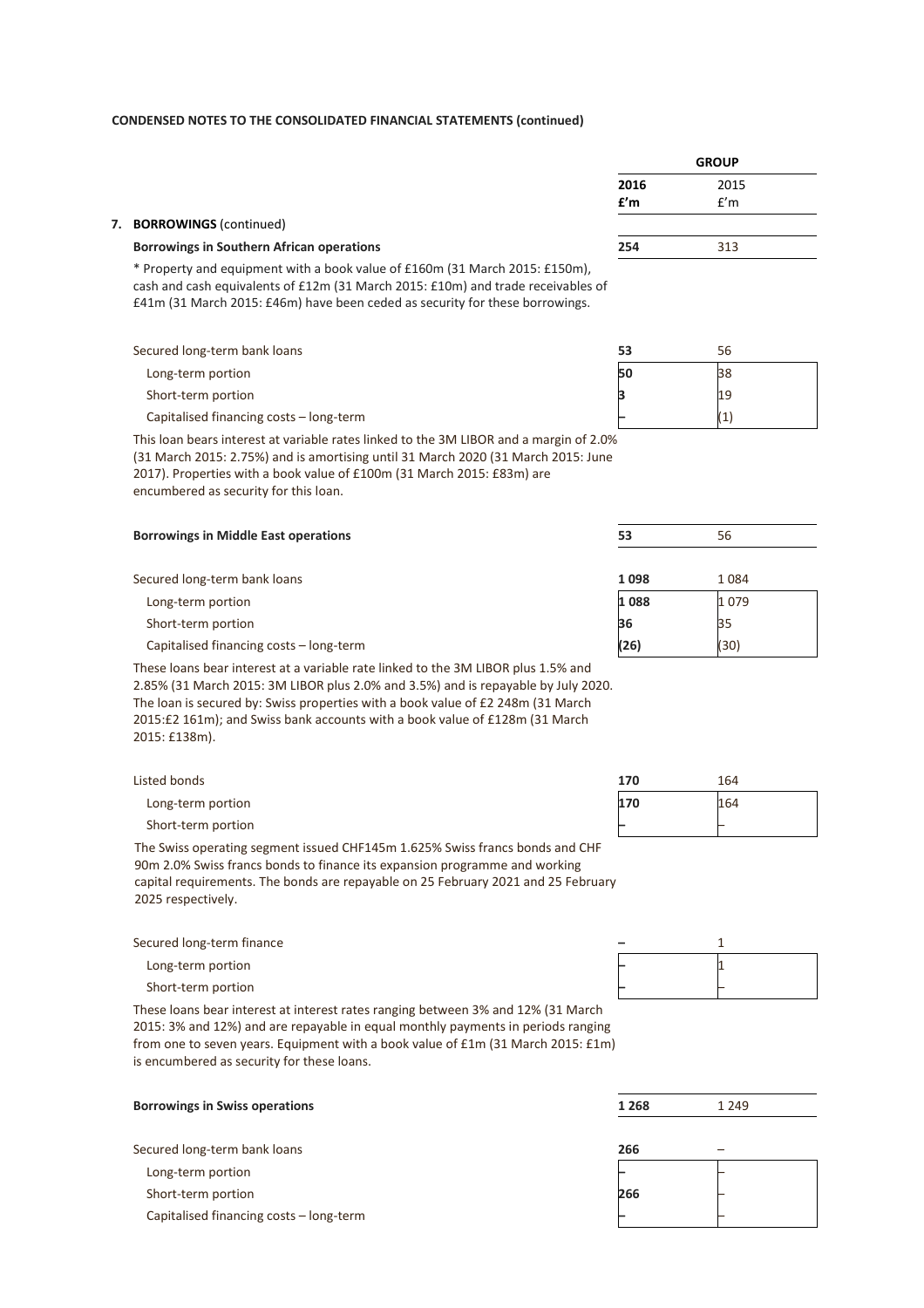|                                                                                                                                                                                                                                                                                                                                       |             | <b>GROUP</b> |  |
|---------------------------------------------------------------------------------------------------------------------------------------------------------------------------------------------------------------------------------------------------------------------------------------------------------------------------------------|-------------|--------------|--|
|                                                                                                                                                                                                                                                                                                                                       | 2016<br>f'm | 2015<br>f'm  |  |
| 7. BORROWINGS (continued)                                                                                                                                                                                                                                                                                                             |             |              |  |
| This loan bears interest at variable rates linked to LIBOR with a minimum base rate<br>of 1% plus 3.75%. The facility is secured in favour or lenders over the shares in<br>Mediclinic International Limited and of Mediclinic CHF Finco Limited, Mediclinic<br>Middle East Holdings Limited and Mediclinic Holdings Netherlands B.V. |             |              |  |
| Borrowings in the United Kingdom                                                                                                                                                                                                                                                                                                      | 266         |              |  |
|                                                                                                                                                                                                                                                                                                                                       |             |              |  |

| Total borrowings                                      | 1841    | 1.618   |
|-------------------------------------------------------|---------|---------|
| Short-term portion transferred to current liabilities | (317)   | (68)    |
| Non-current borrowings                                | 1 5 2 4 | 1 5 5 0 |
|                                                       |         |         |

## **8. SEGMENTAL REPORT**

The reportable operating segments are identified as follows: Mediclinic Southern Africa, Mediclinic Switzerland, Mediclinic Middle East, United Kingdom and an additional reporting segment is shown for Corporate. The comparatives have been changed to conform with current presentation. United Kingdom and Corporate is shown as operating segments.

|                                    | Southern<br>Africa | Switzerland | <b>Middle</b><br>East | <b>United</b>   |                  | Total          |
|------------------------------------|--------------------|-------------|-----------------------|-----------------|------------------|----------------|
| Year ended 31 March 2016           | f'm                | f'm         | f'm                   | Kingdom<br>f'm  | Corporate<br>f'm | f'm            |
|                                    |                    |             |                       |                 |                  |                |
| Revenue                            | 649                | 1 1 3 0     | 328                   |                 |                  | 2 107          |
| <b>EBITDA</b>                      | 129                | 229         | 68                    |                 | (51)             | 375            |
| EBITDA before management fee       | 133                | 230         | 70                    |                 |                  |                |
| Management fees included in EBITDA | (4)                | (1)         | (2)                   |                 | 7                | $\overline{ }$ |
| Other gains and losses             | -                  | -           | -                     |                 | (1)              | (1)            |
| Depreciation and amortisation      | (20)               | (63)        | (10)                  |                 |                  | (93)           |
| Operating profit                   | 109                | 166         | 58                    | $\qquad \qquad$ | (45)             | 288            |
| Income from associate              |                    |             |                       | 6               |                  | 6              |
| Finance income                     | 8                  | 1           |                       |                 |                  | 9              |
| Finance cost                       | (21)               | (46)        | (2)                   |                 | (6)              | (75)           |
| <b>Taxation</b>                    | (31)               | (24)        | -                     |                 |                  | (55)           |
| Segment result                     | 65                 | 97          | 56                    | 6               | (51)             | 173            |
| At 31 March 2016                   |                    |             |                       |                 |                  |                |
| Investments in associates          |                    | 1           |                       | 451             |                  | 452            |
| Investments in joint venture       | 3                  |             |                       |                 |                  | 3              |
| Capital expenditure                | 52                 | 98          | 36                    |                 |                  | 186            |
| <b>Total segment assets</b>        | 485                | 3809        | 1800                  | 451             | 4                | 6 5 4 9        |
| <b>Segment liabilities</b>         | 370                | 2 9 4 0     | 243                   |                 | 272              | 3825           |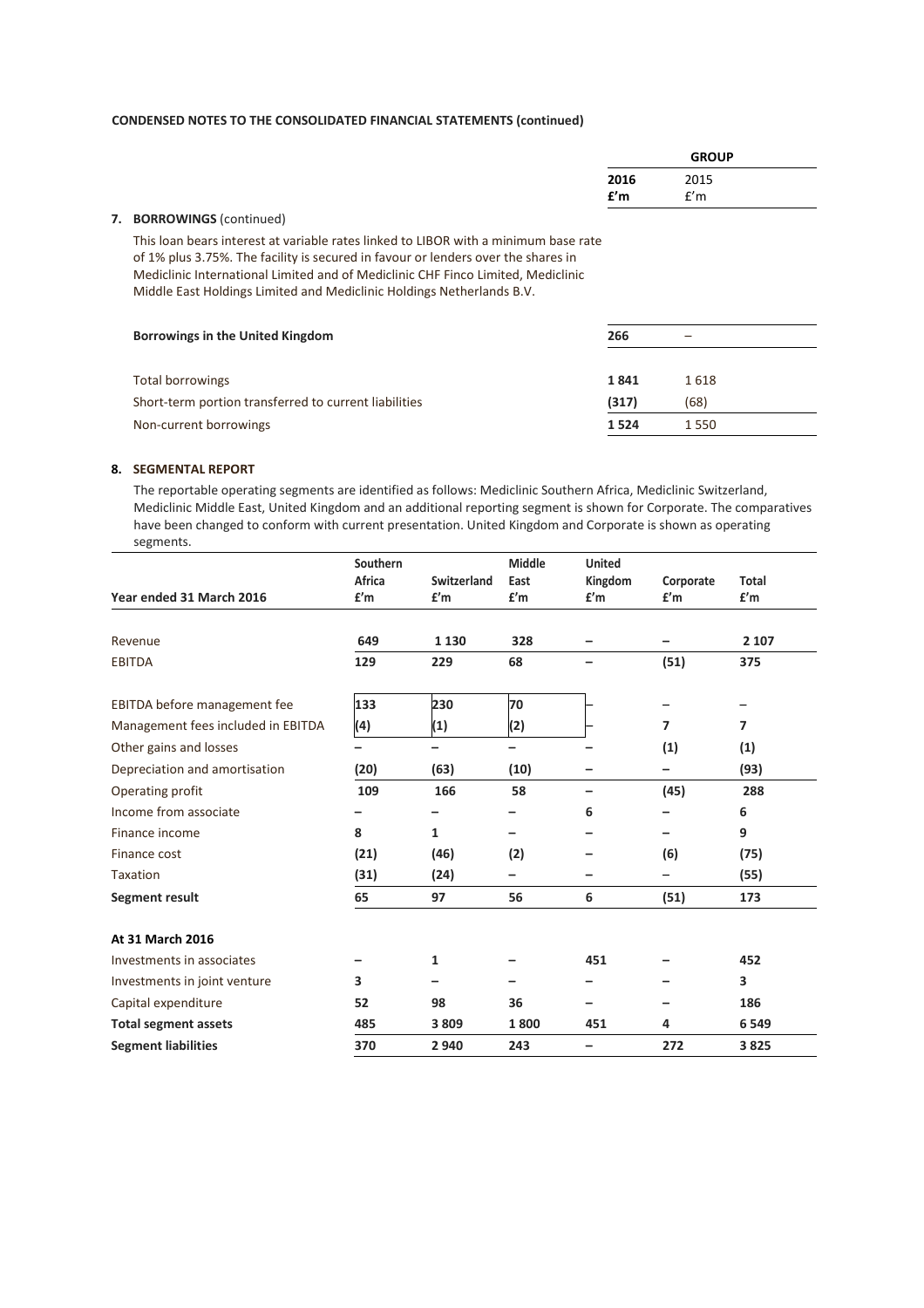## **8. SEGMENTAL REPORT** (continued)

| Year ended 31 March 2015                                           | Southern<br><b>Africa</b><br>f'm | Switzerland<br>£'m | Middle<br>East<br>f'm | <b>United</b><br>Kingdom<br>£'m | Corporate<br>f'm         | <b>Total</b><br>£'m             |
|--------------------------------------------------------------------|----------------------------------|--------------------|-----------------------|---------------------------------|--------------------------|---------------------------------|
|                                                                    |                                  |                    |                       |                                 |                          |                                 |
| Revenue                                                            | 691                              | 1044               | 242                   |                                 |                          | 1977                            |
| <b>EBITDA</b>                                                      | 150                              | 203                | 53                    |                                 | (6)                      | 400                             |
| EBITDA before management fee                                       | 154                              | 204                | 54                    |                                 |                          |                                 |
| Management fees included in EBITDA                                 | (4)                              | (1)                | (1)                   |                                 | 6                        | 6                               |
| Other gains and losses                                             | 9                                | 13                 | $\equiv$              |                                 | 2                        | 24                              |
| Depreciation and amortisation                                      | (22)                             | (55)               | (8)                   |                                 | $\overline{\phantom{0}}$ | (85)                            |
| Operating profit                                                   | 137                              | 161                | 45                    |                                 | $\overline{2}$           | 345                             |
| Income from associate                                              | -                                |                    |                       |                                 |                          |                                 |
| Income from joint venture                                          |                                  |                    |                       |                                 |                          |                                 |
| Finance income                                                     | 5                                |                    |                       |                                 |                          | 5                               |
| Finance cost                                                       | (23)                             | (74)               | (3)                   |                                 |                          | (100)                           |
| <b>Taxation</b>                                                    | (33)                             | 21                 | $\qquad \qquad -$     |                                 |                          | (12)                            |
| Segment result                                                     | 86                               | 108                | 42                    | $\overline{\phantom{0}}$        | 2                        | 238                             |
| At 31 March 2015                                                   |                                  |                    |                       |                                 |                          |                                 |
| Investments in associates                                          |                                  |                    |                       |                                 |                          | -                               |
| Investments in joint venture                                       | 4                                |                    |                       |                                 |                          | 4                               |
| Capital expenditure                                                | 80                               | 94                 | 17                    |                                 |                          | 191                             |
| <b>Total segment assets</b>                                        | 527                              | 3615               | 252                   | $\overline{\phantom{0}}$        | 2                        | 4 3 9 6                         |
| <b>Segment liabilities</b>                                         | 436                              | 2 5 1 1            | 127                   | -                               | $\qquad \qquad -$        | 3 0 7 4                         |
| Reconciliation of segment result, assets and<br><b>liabilities</b> |                                  |                    |                       |                                 | 2016<br>f'm              | 2015<br>$\mathsf{f}'\mathsf{m}$ |
| Segment result                                                     |                                  |                    |                       |                                 |                          |                                 |
| Total profit from reportable segments                              |                                  |                    |                       |                                 | 173                      | 238                             |
| Elimination of intersegment loan interest                          |                                  |                    |                       |                                 | 17                       | 15                              |
| Profit for the year                                                |                                  |                    |                       |                                 | 190                      | 253                             |
| Liabilities                                                        |                                  |                    |                       |                                 |                          |                                 |
| Total liabilities from reportable segments                         |                                  |                    |                       |                                 | 3825                     | 3074                            |
| Elimination of intersegment loan                                   |                                  |                    |                       |                                 | (846)                    | (520)                           |
|                                                                    |                                  |                    |                       |                                 | 2979                     | 2 5 5 4                         |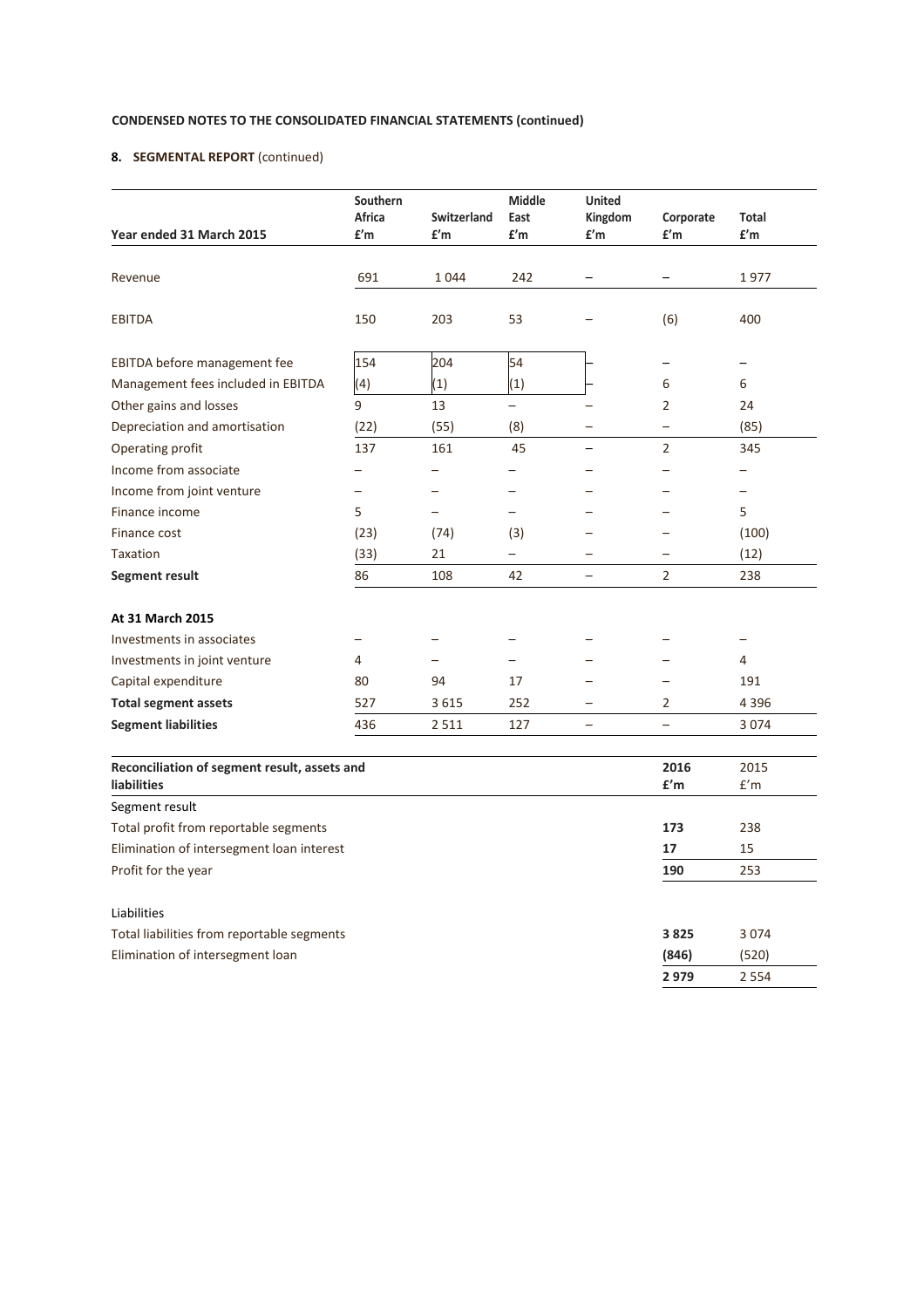### **9. FINANCE COST**

|                                                           |             | <b>GROUP</b> |  |
|-----------------------------------------------------------|-------------|--------------|--|
|                                                           | 2016<br>£'m | 2015<br>f'm  |  |
| Interest expense                                          | 44          | 49           |  |
| Interest rate swaps                                       | 11          | 4            |  |
| Amortisation of capitalised financing costs               | 5           | 8            |  |
| Fair value (gains)/losses on ineffective cash flow hedges | (8)         | 19           |  |
| Preference share dividend                                 | 6           | 7            |  |
| Less: amounts included in the cost of qualifying assets   |             | (2)          |  |
|                                                           | 58          | 85           |  |
| <b>10. INCOME TAX EXPENSE</b>                             |             |              |  |
| Current tax                                               |             |              |  |
| Current year                                              | (41)        | (44)         |  |
| Previous year                                             | (1)         | 44           |  |
| Deferred tax                                              | (13)        | (12)         |  |
| Taxation per income statement                             | (55)        | (12)         |  |

| Composition |                          |                          |
|-------------|--------------------------|--------------------------|
| UK tax      | $\overline{\phantom{a}}$ | $\overline{\phantom{a}}$ |
| Foreign tax | (55)                     | (12)                     |
|             | (55)                     | (12)                     |

Reconciliation of rate of taxation: Standard rate for companies (UK) **20.0%** 21.0%

| <u>Standard rate for companies rom-</u>               | ----   | $-1.000$                 |  |
|-------------------------------------------------------|--------|--------------------------|--|
| Adjusted for:                                         |        |                          |  |
| Capital gains tax                                     | 0.1%   | $(0.6)$ %                |  |
| Non-taxable income                                    | (0.3)% | $(0.6)$ %                |  |
| Non-deductible expenses*                              | 5.6%   | 2.0%                     |  |
| Non-controlling interests' share of profit before tax | (0.3)% | $(0.3)$ %                |  |
| Effect of different tax rates***                      | (4.3)% | (1.4)%                   |  |
| Income tax rate changes                               | (0.2)% |                          |  |
| Non-recognition of tax losses in current year         | 1.8%   | 0.6%                     |  |
| Recognition of tax losses relating to prior years     | (0.4)% | $\overline{\phantom{m}}$ |  |
| Prior year adjustment**                               | 0.4%   | (16.4)%                  |  |
| Effective tax rate                                    | 22.4%  | 4.3%                     |  |

\*Non-deductible expenses in the current year were impacted by:

- Transaction costs in relation to the Al Noor transaction were not deductible for tax purposes as these costs are capital of nature. The tax effect of this amounted £10m which resulted in an increase in the effective tax rate.

- Non-deductible accelerated IFRS 2 charges increased the tax charge by £3m.

\*\*In the prior year, Swiss income tax liabilities were released in respect of historical uncertain tax positions after settlement with tax authorities. This reduced the tax charge by £43m.

\*\*\*The effect of different tax rates is mainly because of profit earned from South Africa which is subject to income tax rate of 28%, reduced by profit earned from the UAE which is not subject to income tax.

\*\*\*\*The statutory income tax rate in the UK reduced from 21% to 20% since 1 April 2015.

The income tax liability includes an amount of approximately £8m (2015: £7m) relating to unresolved tax matters. The range of possible outcomes relating to this liability is not considered to be material.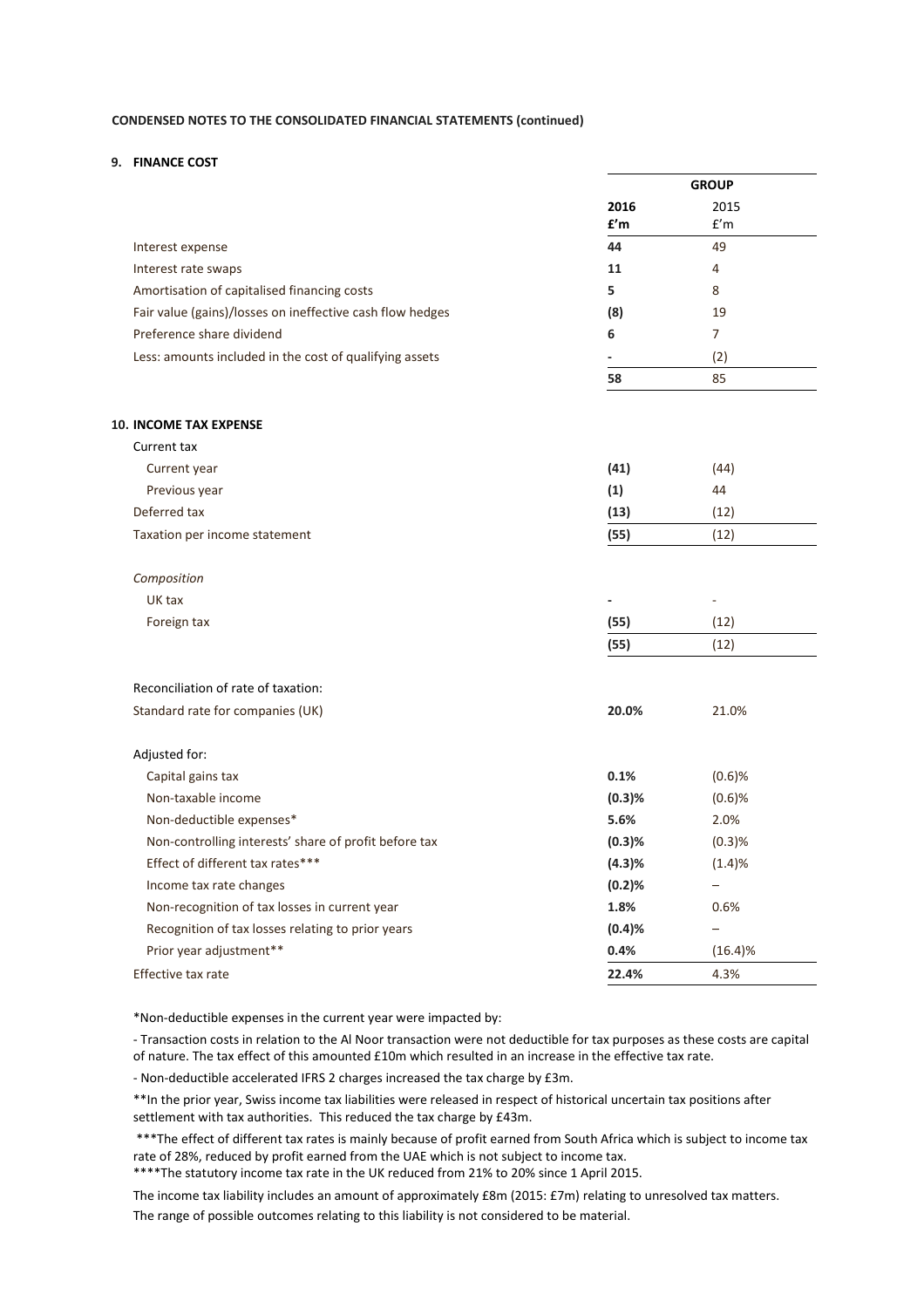|                                                                                                                        |             | <b>GROUP</b>              |
|------------------------------------------------------------------------------------------------------------------------|-------------|---------------------------|
|                                                                                                                        | 2016<br>f'm | (Restated)<br>2015<br>f'm |
| 11. EARNINGS PER ORDINARY SHARE                                                                                        |             |                           |
| Earnings per ordinary share (pence)                                                                                    |             |                           |
| Basic (pence)                                                                                                          | 29.6        | 44.6                      |
| Diluted (pence)                                                                                                        | 29.5        | 43.8                      |
| Number of shares reconciliation                                                                                        |             |                           |
|                                                                                                                        | 2016        | 2015***                   |
| Weighted average number of ordinary shares in issue for basic earnings per share                                       |             |                           |
| Number of ordinary shares in issue at the beginning of the year                                                        | 542 473 328 | 516 848 328               |
| Al Noor Hospitals Group plc shares prior to reverse acquisition                                                        | 14 688 077  |                           |
| Al Noor Hospitals Group plc shares repurchased                                                                         | (8000842)   |                           |
| Weighted average number of ordinary shares issued during the year (August 2015) 41 742 562                             |             |                           |
| Weighted average number of ordinary shares issued during the year<br>(February 2016)                                   | 9 0 63 6 34 |                           |
| Weighted average number of ordinary shares issued during the year<br>(June 2014)                                       |             | 19 868 151                |
| Adjustment for equity raising - Private placement (June 2014)<br>(IAS 33 para 26)**                                    |             | 378 641                   |
| Adjustment for equity raising - Rights Offer (2015) (IAS 33 para 26)**                                                 | 5 239 773   | 13 135 323                |
| Weighted average number of treasury shares                                                                             | (6764447)   | (9957753)                 |
| <b>BEE</b> shareholder                                                                                                 | (521142)    | (1503618)                 |
| <b>Mpilo Trusts</b>                                                                                                    | (5 995 653) | (8 377 728)               |
| Forfeitable Share Plan                                                                                                 | (247 652)   | (76 407)                  |
|                                                                                                                        | 598 442 085 | 540 272 690               |
| Weighted average number of ordinary shares in issue for diluted earnings per<br>share                                  |             |                           |
| Weighted average number of ordinary shares in issue                                                                    | 598 442 085 | 540 272 690               |
| Weighted average number of treasury shares held in terms of the BEE initiative<br>not yet released from treasury stock | 768 793     | 9 957 753                 |
| BEE shareholder*                                                                                                       | 521 141     | 1503618                   |
| <b>Mpilo Trusts</b>                                                                                                    |             | 8 377 728                 |
| Forfeitable Share Plan                                                                                                 | 247 652     | 76 407                    |
|                                                                                                                        | 599 210 878 | 550 230 443               |
|                                                                                                                        |             |                           |

The prior year number of shares have been converted using the Mediclinic scheme of arrangement conversion ratio of 0.625 Mediclinic International plc shares for each Mediclinic International Limited share held.

\* Represents the equivalent weighted average number of shares for which no value has been received from the BEE shareholder (Mpilo Investment Holdings 2 (RF) (Pty) Ltd) in terms of the Group's black ownership initiative. To date, no value was received for an equivalent of 521 141 (2015: 1 158 198) shares issued to the strategic black partner.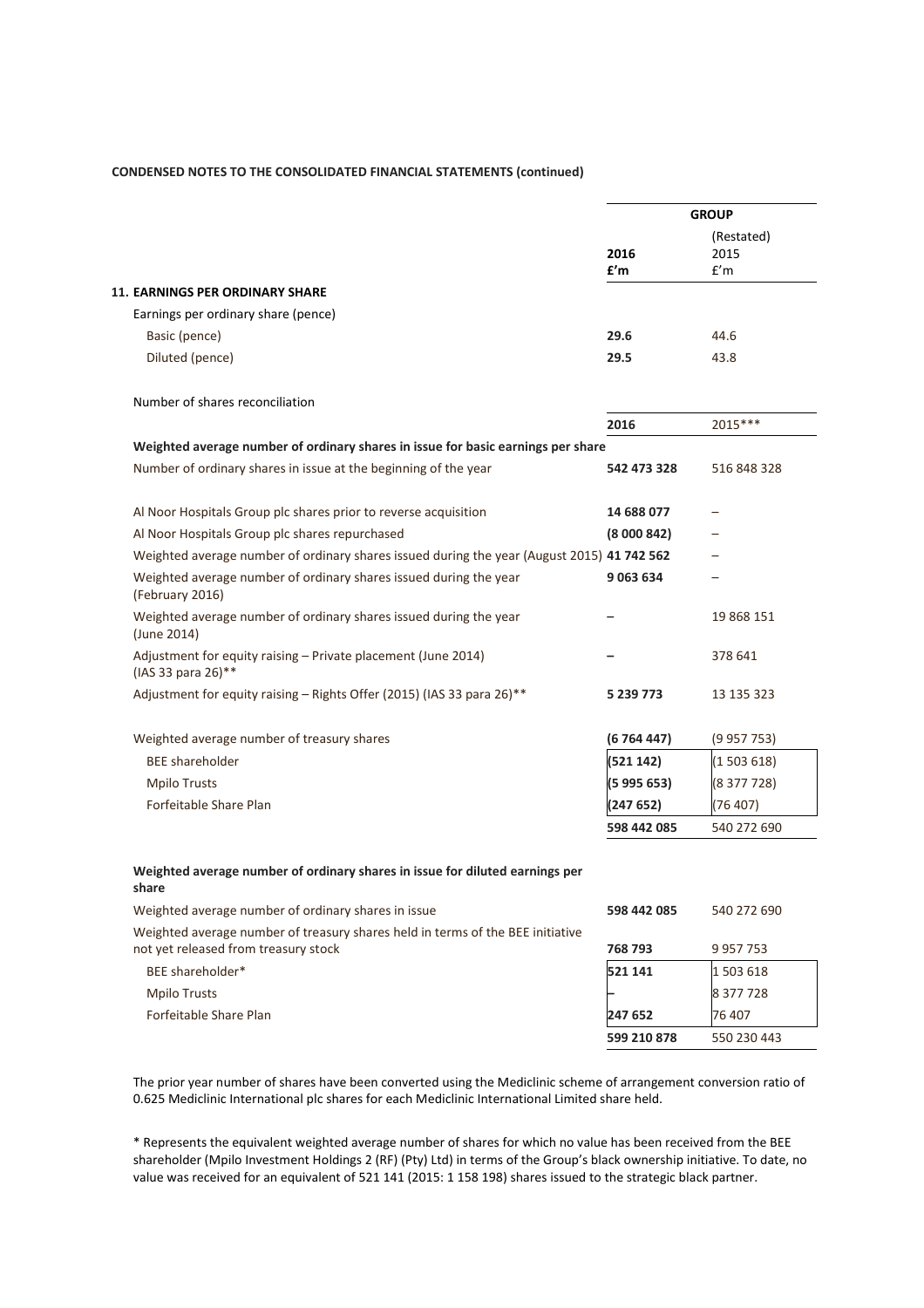### **11. EARNINGS PER ORDINARY SHARE** (continued)

Mpilo Investment Holdings 1 (RF) (Pty) Ltd and Mpilo Investment Holdings 2 (RF) (Pty) Ltd are structured entities that are not consolidated due to the group not having control. These companies are investment holding companies and were incorporated as part of the Mediclinic BEE transaction. The companies hold ordinary shares in Mediclinic International plc (2015: Mediclinic International Limited) on which it receives dividends. These dividends are used to repay the outstanding debt of the companies. The outstanding debt referred to is provided by third parties with no recourse to the Group.

\*\* The shares were issued at a price lower than the fair value of the shares before the equity capital raised in June 2014 and Rights Offer in August 2015. As a result, the weighted average number of shares was adjusted in accordance with IAS 33 paragraph 26.

\*\*\* The 2015 number of shares has been adjusted with the exchange ratio of 0.625 (1 Mediclinic International Limited share was exchanged for 0.625 AL Noor Hospitals Group plc share in terms of the Mediclinic scheme of arrangement).

### **Headline earnings per ordinary share**

The Group is required to calculate headline earnings per share (HEPS) in accordance with the JSE Limited (JSE) Listing Requirements, determined by reference to the South African Institute of Chartered Accountants' circular 02/2013 (Revised) 'Headline Earnings'. The table below sets out a reconciliation of basic EPS and HEPS in accordance with that circular. Disclosure of HEPS is not a requirement of IFRS, but it is a commonly used measure of earnings in South Africa. The table below reconciles the profit for the financial year attributable to equity holders of the parent to headline earnings and summarises the calculation of basic HEPS:

|                                                                              | <b>GROUP</b> |                |  |
|------------------------------------------------------------------------------|--------------|----------------|--|
|                                                                              |              | (Restated)     |  |
|                                                                              | 2016         | 2015           |  |
|                                                                              | £'m          | f'm            |  |
| Profit for the financial period attributable to equity holders of the parent | 177          | 241            |  |
| Adjustments                                                                  |              |                |  |
| Impairment of property                                                       |              | $\overline{2}$ |  |
| Insurance proceeds                                                           |              | (8)            |  |
| Gain on disposal of subsidiary                                               |              | (2)            |  |
| Profit on disposal of property, equipment and vehicles                       |              | (4)            |  |
| Headline earnings                                                            | 177          | 229            |  |
| Headline earnings per share (pence)                                          | 29.6         | 42.4           |  |
| Diluted headline earnings per share (pence)                                  | 29.5         | 41.6           |  |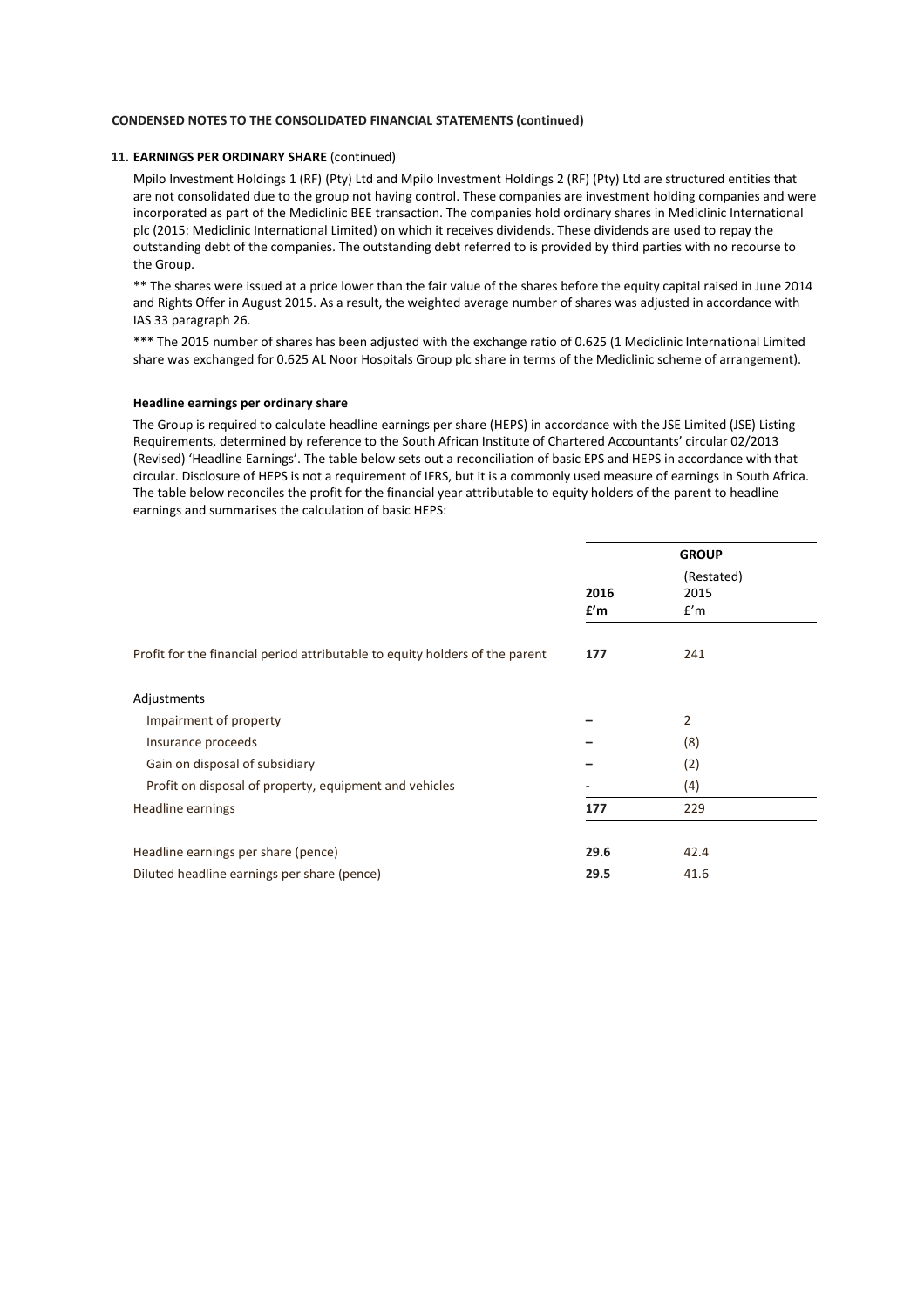|                                  |                  | <b>GROUP</b>              |
|----------------------------------|------------------|---------------------------|
|                                  | 2016<br>£'m      | (Restated)<br>2015<br>f'm |
| <b>12. BUSINESS COMBINATIONS</b> |                  |                           |
|                                  | <b>Cash flow</b> | Cash flow                 |
|                                  | <b>on</b>        | on                        |
|                                  | acquisition      | acquisition               |
| Al Noor Hospitals Group plc      | 17               |                           |
| Clinique La Colline              | -                | 75                        |
| Swissana Clinic AG Meggen        |                  | 6                         |
|                                  | 17               | 81                        |

### **Al Noor Hospitals Group plc**

On 15 February 2016, Mediclinic completed the Combination between Al Noor Hospitals Group plc and Mediclinic International Limited. The Combination of Al Noor Hospitals Group plc and Mediclinic International became unconditional on 15 February 2016. The directors recognise the strong strategic merit in the transaction, with an excellent strategic fit between the operations in the UAE and the creation of a leading international private healthcare operator with a well-balanced geographic profile. The Combination is classified as a reverse take-over.

Following implementation of the Combination, it is expected that Al Noor, as enlarged by the acquisition of Mediclinic (the ''Enlarged Group''), will be one of the world's leading international private healthcare groups, with deep operational expertise and a well-balanced geographic profile in Southern Africa, Switzerland, the United Arab Emirates and in the UK through a minority stake in Spire.

The goodwill of £1 189m arising from the acquisition is attributable to the earnings potential of the established Al Noor business with a geographical footprint in Abu Dhabi. None of the goodwill recognised is expected to be deductible for income tax purposes.

The fair value exercise over the opening balance sheet of Al Noor remains provisional at 31 March 2016 as permitted by IFRS 3. Since the Group is in discussions with UAE medical insurance funders and other third parties about conforming Al Noor's commercial practices with the rest of the Group, there is still a degree of uncertainty about the fair value of certain acquired assets and liabilities. This is expected to be finalised during the next year. The following table summarises the consideration paid for Al Noor Hospital Group and the provisional fair value of assets acquired and liabilities assumed at the acquisition date.

### **Purchase consideration at 15 February 2016**

| <b>Total consideration transferred</b>                                | 1359 |
|-----------------------------------------------------------------------|------|
| Value of share element*                                               | 446  |
| Tender offer (limited to £1bn with special dividend, £8.32 per share) | 530  |
| Special dividend (£3.28 per share)                                    | 383  |

\* The value of the share element represents the equivalent fair value of the shares at date of acquisition that the acquirer (Mediclinic International Limited), would have issued to the shareholders of Al Noor Hospitals Group plc if equity instruments of the acquirer had to be issued.